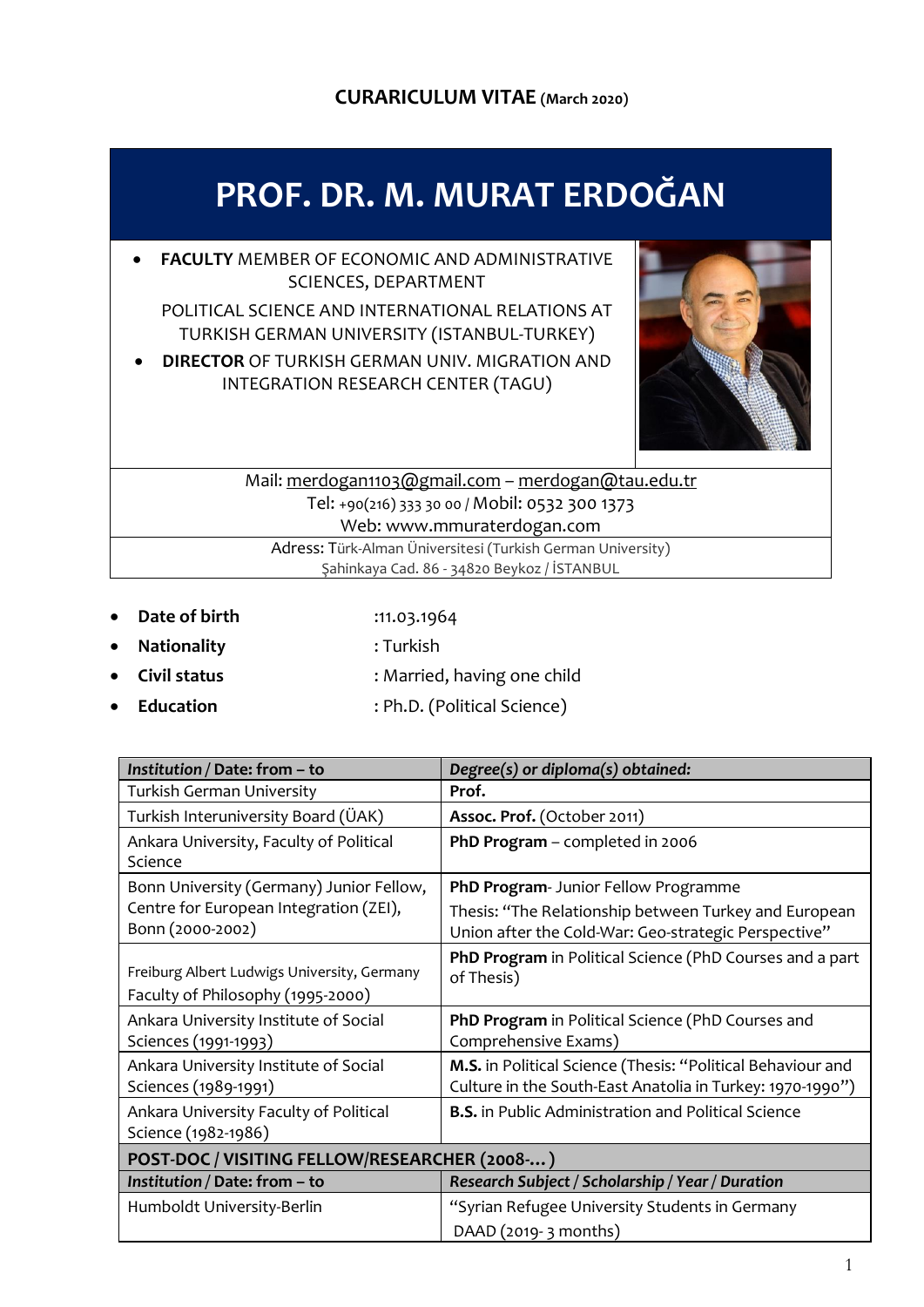| Johns Hopkins Univ. American Institute<br>for Com. German Studies (AICGS)<br>Washington DC-USA | "Euro-Turks-Barometer and Turks in Germany" Support<br>by: Hacettepe University (2014 - 3 months)                                                                                                                 |
|------------------------------------------------------------------------------------------------|-------------------------------------------------------------------------------------------------------------------------------------------------------------------------------------------------------------------|
| Stiftung für Wissenschaft und Politik-SWP                                                      | "Gezi and German Media"                                                                                                                                                                                           |
| Berlin-Germany                                                                                 | Support by: Konrad Adenauer Stiftung (2013 - 3 months)                                                                                                                                                            |
| Oxford University                                                                              | "Political Cartoon on Islam in British Media"                                                                                                                                                                     |
| Oxford-UK                                                                                      | (Under the active consultation of Dr Mohammad Talib,<br>Institute of Social and Cultural Anthropology, Oxford<br>University) (Financed by YÖK-Turkish Council of Higher<br>Education) 1-30 August 2012, 1 months) |
| Humboldt University-Berlin                                                                     | "Citizenship, Sarrazin and Turks in Germany"<br>TUBITAK-DFG (2010-3 July-September 2010)                                                                                                                          |
| Duisburg-Essen University                                                                      | "Europeanizationas a Conflict Preventing - Peace<br>Generating Factor in Turkey - Greece Relations:<br>Perceptions of German (Print) Media"<br>TUBITAK-DFG (July-September 2008)                                  |

#### **Language skills (mark 1 to 5 for competence) (1- excellent; 5- basic):**

| Language       | Reading | <b>Speaking</b> | Writing |
|----------------|---------|-----------------|---------|
| TURKISH (m.l.) |         |                 |         |
| GERMAN         |         |                 |         |
| ENGLISH        |         | $\prime$        |         |

## **Memberships of professional bodies and NGO's:**

- UNESCO-TURKEY Communications Committee Member
- Metropolis International ISC Member
- TurkMiS (The Turkish Migration Studies Group (TurkMiS) at the University of Oxford)
- Siyasi İlimler Türk Derneği (Political Science Turkish Association)- Istanbul (Member)

#### **Other skills**:

Project Manager in National and International Organizations Computer literacy TV Program Co-Producer TV commentator Exhibition Curator

#### **Years within the University**:

27 Years: 24 Years (between 1987-1998 and 2003-2016 at Hacettepe Univ.) 3 years at *Turkish German Univ.*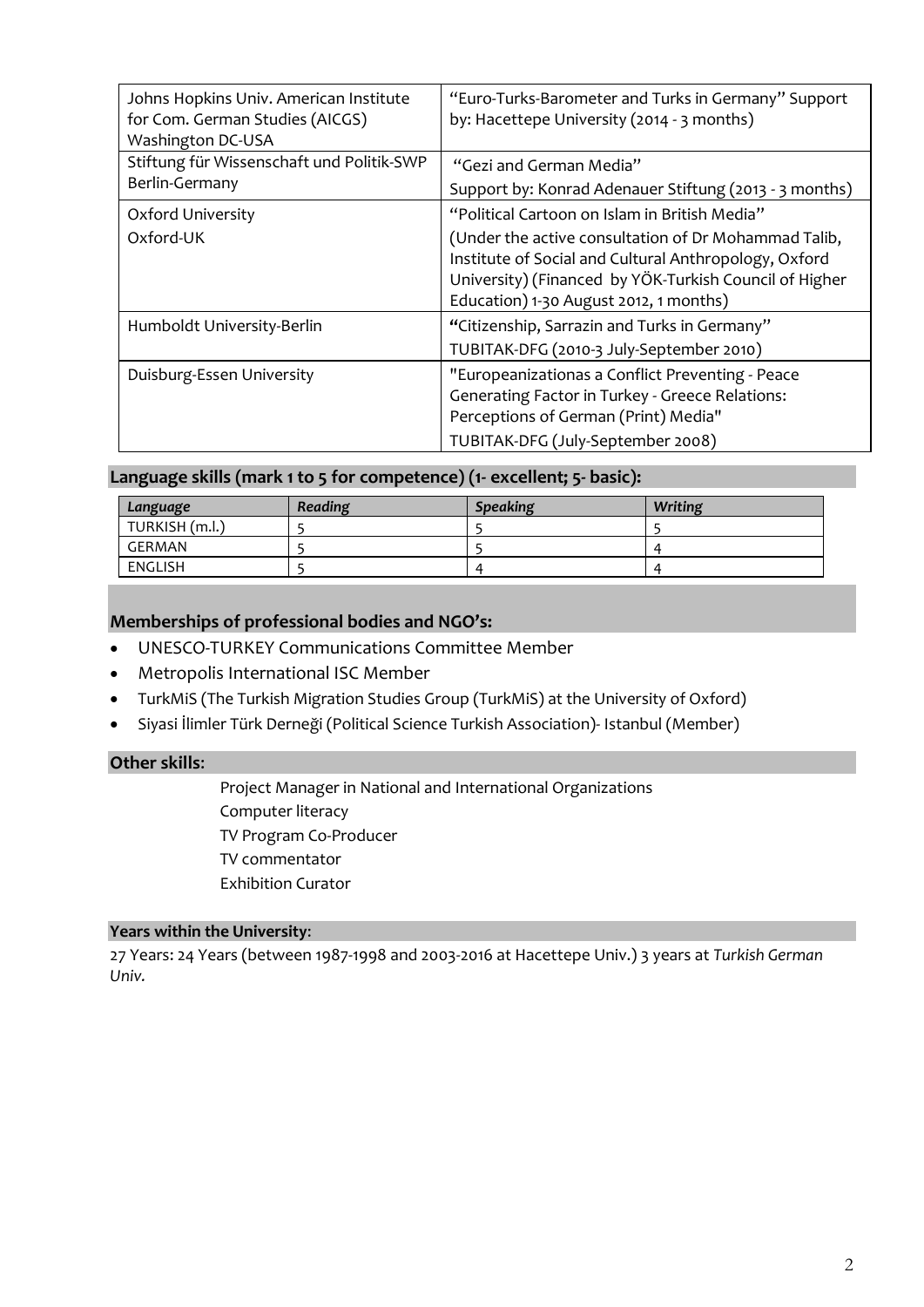#### **Key qualifications:**

- Teaching undergraduate and Master and Doctoral courses at the University (Turkish-German Univ., Hacettepe Univ., Ankara Univ., Atılım Univ. in Ankara)
- Project Management & Reporter for international project
- Experience in surveying field researches and analysing data about social and political change, structure and behaviour in many regions in Turkey and Europe
- Sort Term Expert for EU and other international projects
- Coordination and management all the visibility and communication aspects of national and international project
- Experienced implementer of tailor made active measures according to the profile of the target group.
- Social dialogue expertise in various projects.
- Experience in the fields of raising public awareness, promotion and monitoring studies in projects on EU.
- Program design, implementation, and evaluation.
- Expierence in cultural events organisation (e.g. exhibitions, award ceremony, festivals)
- Translation (German-Turkish)
- Interest on: EU, EU-Turkey Relationship, Migration, Media, Germany, Geostrategie, Political Culture, Cultural Dialogs and Conflicts

### **13. Specific experience in the region:**

| Country                                                        | Date: from (month/year) to<br>(month/year) |  |
|----------------------------------------------------------------|--------------------------------------------|--|
| Turkey: Turkish German University (İstanbul)                   | Since October 2017                         |  |
| Germany-Berlin, Humboldt Uni. Post-Doc                         | July-September 2019                        |  |
| Turkey: Hacettepe University (Ankara)                          | August 1987 - March1994                    |  |
|                                                                | And September 2003-                        |  |
|                                                                | October 2017                               |  |
| Germany: Freiburg-Bonn-Berlin; PhD Candidate                   | April 1994- April 2010                     |  |
| Germany-Berlin Turkish Embassy-Press Dept.                     | July 2010-April 2012                       |  |
| Germany, Duisburg-Essen University, Post-Doc                   | July-September 2007                        |  |
| Germany, Berlin-The German Council on Foreign Relations (DGAP) | July-August 2008                           |  |
| Germany-Berlin, Humboldt Uni. Post-Doc                         | July-September 2010                        |  |
| England-Oxford Centre for Islamic Studies Post-Doc             | 1-31. August 2012                          |  |
| Berlin (Germany) Stiftung Wissenschaft und Politik (German     | July-August 2013                           |  |
| Institute for International and Security Affairs - SWP)        |                                            |  |
| USA: Johns Hopkins Univ. American Institut for Com. German     | Visiting Fellow: "Euro-                    |  |
| Studies (AICGS)                                                | Turks-Barometer and                        |  |
|                                                                | Turks in Germany"                          |  |
|                                                                | Support by: Hacettepe                      |  |
|                                                                | University (22 June 2014-22                |  |
|                                                                | Sept. 2014)                                |  |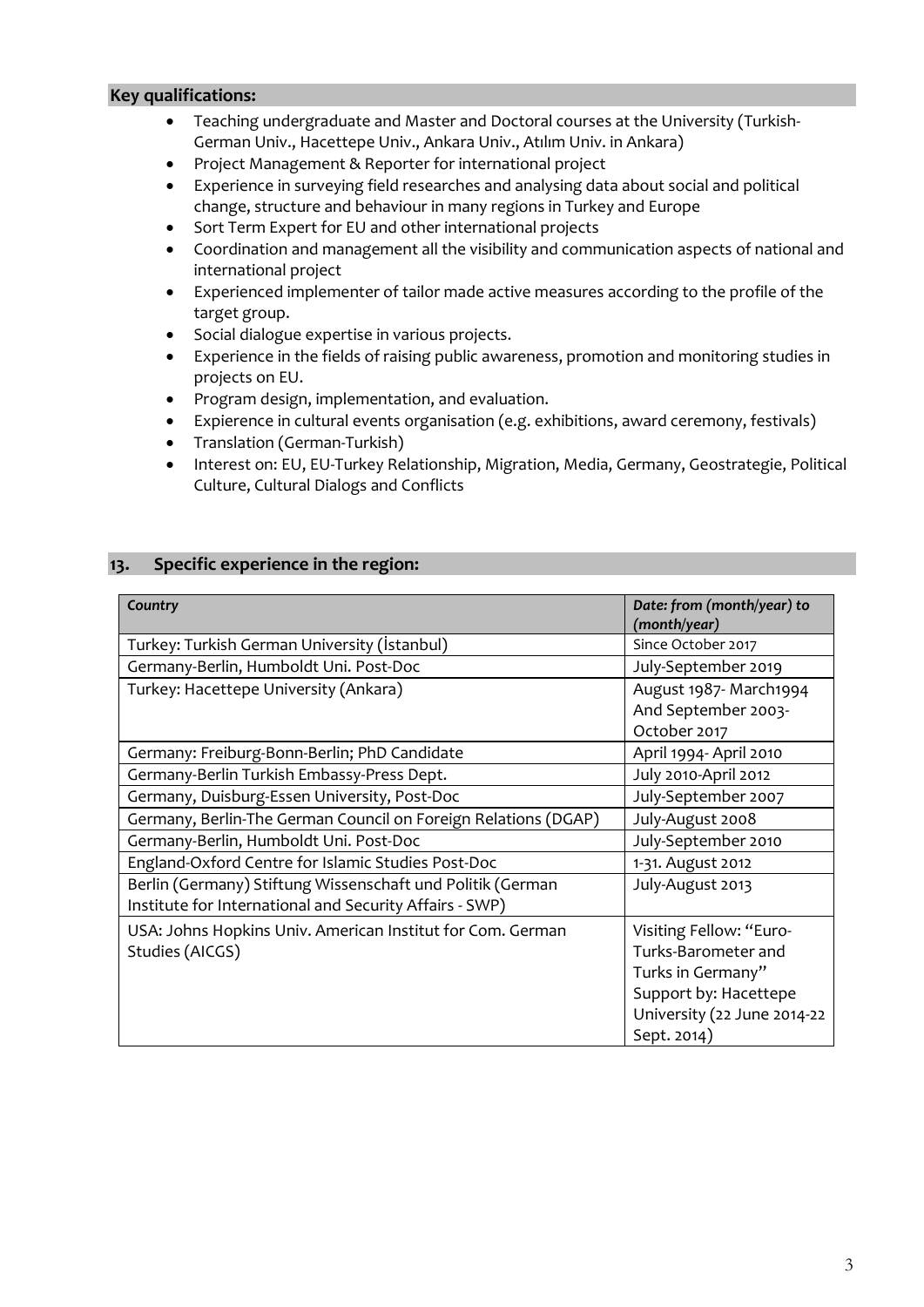### **PUBLICATIONS (selected)**

#### **INTERNATIONAL JOURNALS (PEER-REVIEWED)**

M.Murat Erdoğan (& Başak Kale) [2019] The Impact of GCR on Local Governments and Syrian Refugees in Turkey, **International Migration**, [57](https://onlinelibrary.wiley.com/toc/14682435/2019/57/6) (6), 224-242.

M.Murat Erdoğan [2018] Syrians in Turkey: a framework for achieving social cohesion with Syrians in Turkey, **ANATOLI**, Vol.9, Automne 2018, pp.13-31. ISBN : 978-2-271-12137-0 ISSN : 2111-4064

M.Murat Erdoğan [2018] Zerbrechliche Akzeptanz: Die politische Dimension der syrischen Flüchtlingskrise in der Türkei , **Die Politische Meinung**, Nr. 553, November/Dezember 2018, 63. Jahrgang, pp.80-84. ISSN 0032-3446,

M.Murat Erdoğan [2016] (& Z.Ş.Mercütek) The Implementation of Voting from Abroad: Evidence from the 2014 Turkish Presidential Election, **International Migration,** Vol. 54 (3) 2016, p.173-186 [ISSN 0020- 7985]

M.Murat Erdoğan [2016] "Mehr als Nur Gaeste: Syrische Flüchtlinge im Stimmungsbild der türkischen Bevölkerung, **Die Politische Meinung**", Maerz-April 2016, 61. **Jahrgang**, s.19-24. [ISSN 0032-3446]

M. Murat Erdoğan (&İ.Sirkeci) [2012], Göç ve Türkiye, **Migration Letters**, Cilt: 9, Sayı: 4, ss: 297-302.

M.Murat Erdoğan [2009] *"Earned Europeanness": Turkey and Diaspora Turks in Europe"* in **American Journal of Islamic Social Sciences (AJISS),** 26-4, 2009, pp.136-146. [ISSN: 0742-6763]

#### **JOURNALS (NATIONAL-PEER-REVIEWED)**

M.Murat Erdoğan [2017] "Kopuş"tan "Uyum"a Kent Mültecileri: Suriyeli Mülteciler ve Belediyelerin Süreç Yönetimi: İstanbul Örneği", *Şehir ve Toplum* (Göç Özel Sayısı), Marmara Belediyeler Birliği, Sayı:6, Aralık 2016, s. 153-183, ISSN: 7897678343213.

M.Murat Erdoğan [2016] Türkiye'deki Suriyeliler ve Yerel Yönetimler, TBB-İller ve Belediyeler, Türkiye Belediyeler Birliği, 28-36. (ISSN: 1308-6707)

M.Murat Erdoğan [2015] "Syrians in Turkey: From Emergency Aid Policies to Integration Policies", *Foreign Policy*, 42:2, 25-56.

M.Murat Erdoğan [2015] "Avrupa'da Türkiye Kökenli Göçmenler ve "Euro-Turks-Barometre" Araştırmaları", *Göç Araştırmaları Dergisi*, 1:1, 108-148.

M.Murat Erdoğan [2015] "Türkiye'deki Suriyeliler: Ortak Geleceğin Kaçınılmazlığı Üzerine", *Analist-USAK,* s.90-98*.*.

M.Murat Erdoğan [2014] "Perceptions of Syrians in Turkey Perceptions of Syrians in Turkey", *Insight Turkey***,** 16: 4, 65-75. [ISSN: 1302177X]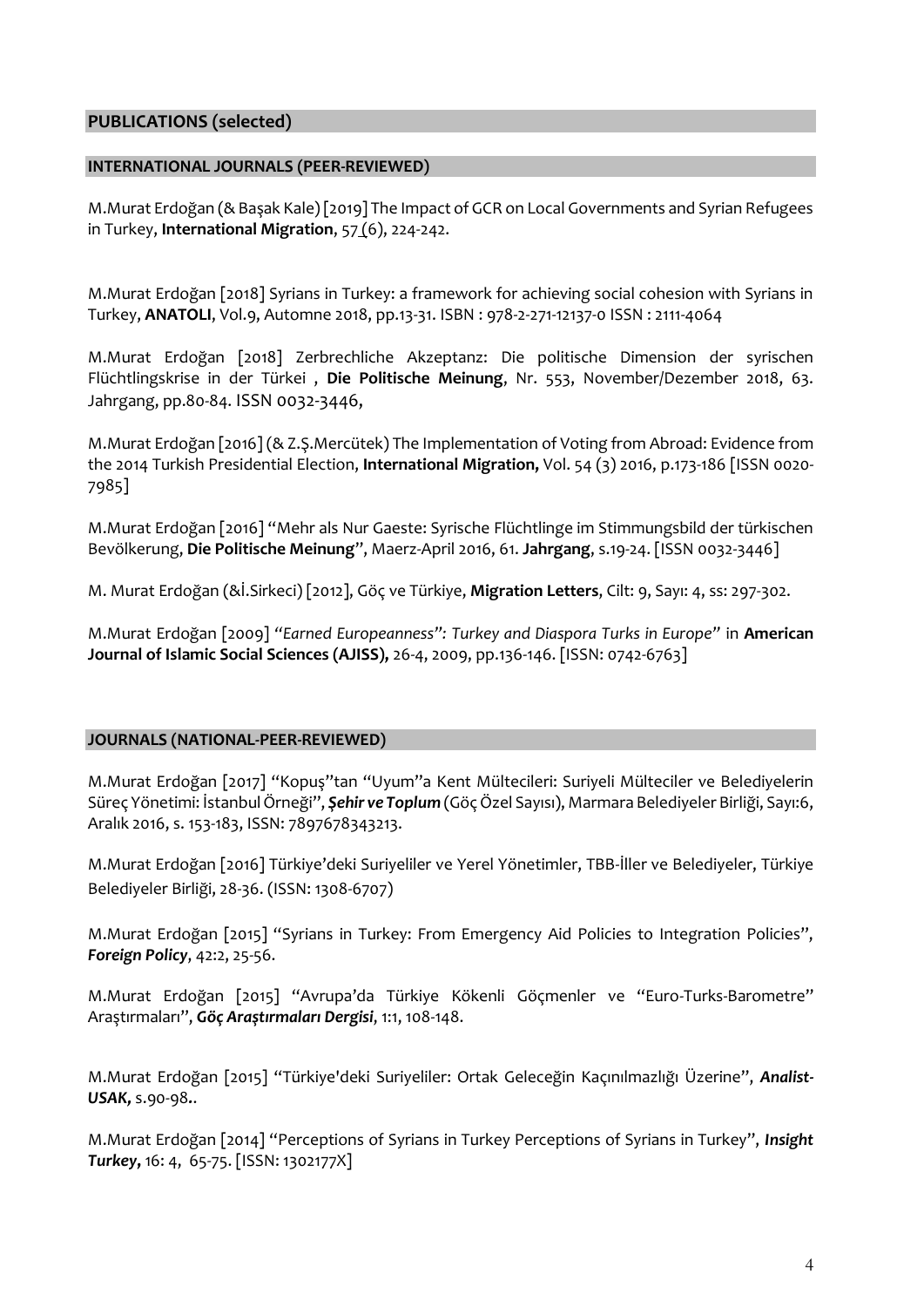M.Murat Erdoğan [2012] Nobel Ödüllü AB'nin Türkiye İlerleme Raporu, **Stratejik Düşünce**, Kasım 2012,S.84-90

M.Murat Erdoğan [2012] "Batı Dünyasında İslam, İslamafobi ve Yeni Mücadelenin Psikolojik Alanı", **Stratejik Düşünce**, Ekim 2012, Sayfa: 20-25.

M.Murat Erdoğan [2012] "Avrupa Birliği'nin Suriye Politikası". **SDE-Analiz**, "Suriye Krizi'nde Bölgesel ve Küresel Aktörler (Perspektifler, Sorunlar ve Çözüm Önerileri)" Analizi, Haziran 2012, Sayfa: 16-21.

M.Murat Erdoğan [2011] (F.D.Ünal ile): "Hrant Dink Legacy and EU-Turkey", in **EU-Turkey Monitor**, Zentrum für Europaeische Integrationsforschung, Universitaet Bonn, Bonn

M.Murat Erdoğan [2010](Hüseyin Bağcı ile): "Çeşitlenen ve Yayılan İktidar Odakları ve Essen Kayması", *Stratejik Boyut***,** S.108-121.

M.Murat Erdoğan: [2009] "Diaspora Turks: Bridge or Barrier in the EU Process?", in **EU-Turkey Monitor**,Zentrum für Europaeische Integrationsforschung, Universitaet Bonn, Vol.5, No.2, August 2009, Bonn, P.6-7.

M.Murat Erdoğan [2008]: "Türkiye ile Avrupa Ekonomik Topluluğu/Avrupa Birliği İlişkilerinde Değişmeyen Öncelikler" *Liberal Düşünce*, Sayı: 51-52, Yaz-Sonbahar 2008, S.123-140. (Doktora Tezinden Üretilmiştir!)

M.Murat Erdoğan [2006]"AB- Türkiye İlişkilerinde Ortak Payda: Vizyonsuzluk", *Liberal Düşünce*, Sayı: 44, Güz 2006, S.5-25.

M.Murat Erdoğan [2005] "Almanya´da Seçimler, Büyük Koalisyon ve Türkiye Politikaları", **Demokrasi Platformu**, Yıl:1, Sayı:4, Güz 2005, S:153-172.

M.Murat Erdoğan [2005] "Demir Ağlarla Örme"nin İçi-Dışı ve Otobüs İşletmeciliği", *Piyasa* (Ankara), s. 14, Bahar 2005, ss. 101-107.

M.Murat Erdoğan [1992]: "Olağandışı Oy Verme Davranışı" ve Mobilize Katılım: Güneydoğu Anadolu Projesi Bölgesinde Toplu Oy Veren Köyler Üzerine Bir Araştırma", *A.Ü.Siyasal Bilgiler Fakültesi Dergisi*, Cilt 47, Sayı 1-2, Ocak-Haziran 1992, Prof.Dr.Gündüz Ökçün'e Armağan, Sayfa: 277-310. (Yüksek Lisans Tezinden Üretilmiştir!)

M.Murat Erdoğan (& U.Ömürgönülşen) [1992] "Seçim Sistemimizde Tercihli Oy: Düzenlenişi ve Etkileri Açısından Bir Değerlendirme", **Bülten-**Türk Demokrasi Vakfı Yayın Organı, Sayı:13, Aralık 1992, Sayfa: 24-31.

M.Murat Erdoğan [1989] "Yeminli Özel Teknik Bürolar: Gecekondu Sorunu, İmar Affı ve Kamu Hizmetlerinin Özel Kişilere Gördürülmesi Açılarından Bir Değerlendirme", *H.Ü. İktisadi ve İdari Bilimler Fakültesi Dergisi,* Cilt 7/ Sayı 1-2/ 1989, Sayfa. 173-214.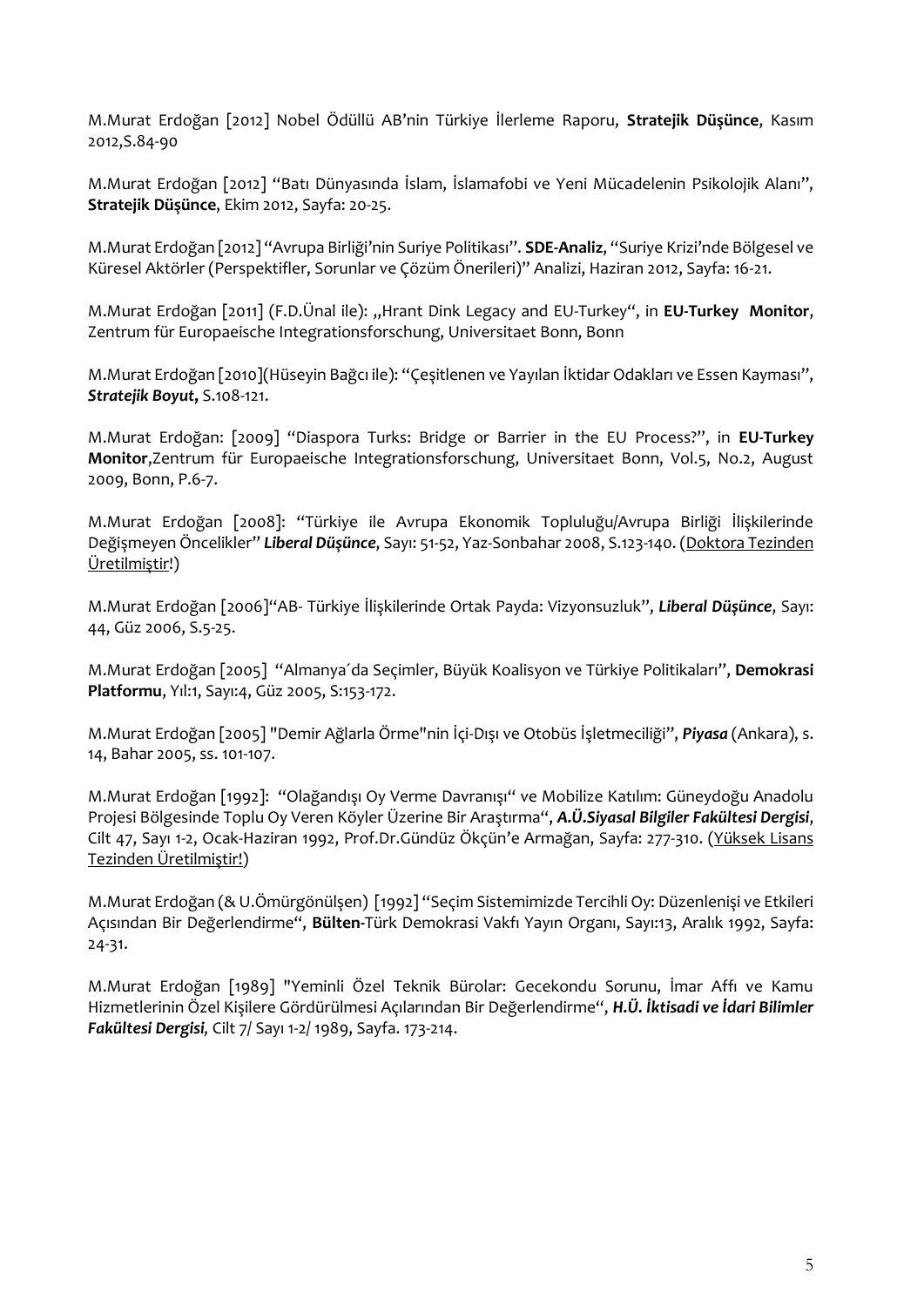#### **ISSUE BRIEF**

M.Murat Erdoğan (& Kemal Kirişçi) [2020] Turkey and the COVID-19 pandemic: Don't forget the fate of refugees and migrants,, Brookings Institute.

M.Murat Erdoğan (& Ayşegül Kayaoğlu) [2019] Labor Market Activities of Syrian Refugees in Turkey, Working Paper No. 1290, **The Economic Research Forum** (ERF)

M.Murat Erdoğan:[2016] Syrian refugees in Turkey: a burden or benefit?, **DCAF-STRATIM Paper** Series - Paper 2.

M.Murat Erdoğan (& Kemal Kirişçi & Jessica Brandt) [2018] Syrian Refugees in Turkey: Beyond the Numbers, **Brookings Institute** [https://www.brookings.edu/blog/order-from-chaos/2018/06/19/syrian](https://www.brookings.edu/blog/order-from-chaos/2018/06/19/syrian-refugees-in-turkey-beyond-the-numbers/)[refugees-in-turkey-beyond-the-numbers/](https://www.brookings.edu/blog/order-from-chaos/2018/06/19/syrian-refugees-in-turkey-beyond-the-numbers/)

M.Murat Erdoğan [2017] Thinking Outside the Camp: Syrian Refugees in Istanbul, **Migration Policy Institute-MPI**. [https://www.migrationpolicy.org/article/thinking-outside-camp-syrian-refugees](https://www.migrationpolicy.org/article/thinking-outside-camp-syrian-refugees-istanbul)[istanbul](https://www.migrationpolicy.org/article/thinking-outside-camp-syrian-refugees-istanbul)

M.Murat Erdoğan [2015] "Presidential Elections in Turkey: *Erdogan's "New Turkey" and "New Challenges", AICGS, John Hopkins University.*

#### **BOOKS / BOOK EDITOR**

M.Murat Erdoğan (&Metin Çorabatır) [2019] **Demographical Development of the Syrian Refugee Population and its Potential Impacts on The Education, Employment and Municipality Services in Turkey in Near Future,** (Suriyeli Mülteci Nüfusunun Demografik Gelişimi, Türkiye'deki Eğitim, İstihdam ve Belediye Hizmetlerine Yakın Gelecekte Olası Etkileri) GIZ Quadra Programı. (TR/EN)

M.Murat Erdoğan [2019] Editör, **Göç Uyum ve Yerel Yönetimler**, Bağcılar Belediyesi Kültür Yayınları, İstanbul, ISBN: 978-605-9478-15-1. (TR)

M.Murat Erdoğan [2018] **Suriyeliler Barometresi: Suriyelilerle Uyum İçinde Yaşamın Çerçevesi**, İstanbul Bilgi Üniversitesi Yayınları", İstanbul, ISNB: 978-605-399-513-5 Syrians in Turkey: a framework for achieving social cohesion with Syrians in Turkey. TR (Summary in EN)

M.Murat Erdoğan [2018] **Türkiye'deki Suriyeliler: Toplumsal Kabul ve Uyum**, Genişletilmiş 2.Baskı, İstanbul Bilgi Üniversitesi Yayınları", İstanbul, ISNB: 978-605-399-369-8. TR (Summary in EN)

M.Murat Erdoğan [2017] **Urban Refugees From "Detachment" to "Harmonızation" Syrian Refugees and Process Management of Municipalities: The Case of Istanbul,** Marmara Belediyeler Birliği Kültür Yayınları, İstanbul, ISNB: 978-605-83293-4-8 (TR)

M.Murat Erdoğan [2017] **6. Yılında Türkiye'deki Suriyeliler: Sultanbeyli Örneği,** Sultanbeyli Belediyesi-Mülteciler Derneği Yayını. (TR)

M. Murat Erdoğan (&Ayhan Kaya) **[2015]** Editör: **Türkiye'nin Göç Tarihi: 14. Yüzyıldan 21. Yüzyıla Türkiye'ye Göçler**, İstanbul Bilgi Üniversitesi Yayınları, İstanbul. (TR)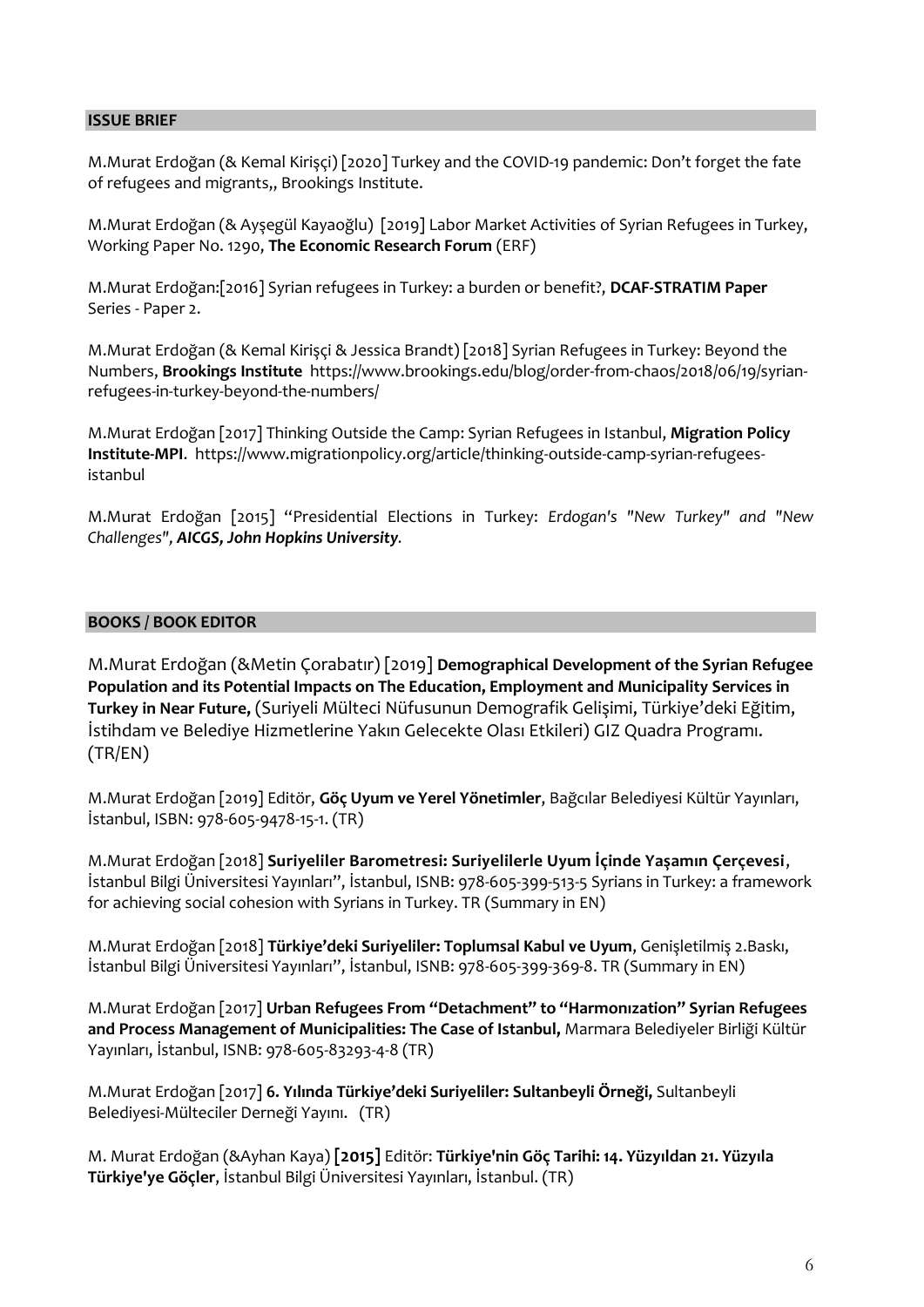M.Murat Erdoğan [2015] **Perspectives, Expectations and Suggestions of the Turkish Business Sector on Syrians in Turkey** (Can Ünver ile), TISK.

M. Murat Erdoğan (&Kemal Yakut) **[2013]** -Editör **Türk Dış Politikası II**, Anadolu Üniversitesi Yayınları, Eskişehir. (TR)

M. Murat Erdoğan **[2013]** Editör, **Dış Politika Analizleri**, Anadolu Üniversitesi Yayınları, Eskişehir. (TR)

M.Murat Erdoğan [2013] **Islam and Islamafhobia in Cartoons of the European Media / Karikatürlerle Avrupa Medyasında İslam ve İslamofobi-** Başbakanlık Basın Yayın Genel Müdürlüğü, Ankara. (TR-EN)

M.Murat Erdoğan [2012] **50 Years 50 Cartoons: Turks in German Cartoons / 50 Yıl 50 Karikatür: Alman Karikatüristlerin Gözüyle Türkler**, Yurtdışı Türkler ve Akraba Topluluklar Başkanlığı, Ankara. (TR-EN-DE)

M.Murat Erdoğan (&Hüseyin Bağcı) [2008], **Relations Between Turkey and Greece and "Europeanization": A Survey Based on Official Records of Turkish Grand National Assembly: 1994- 2006** / TBMM Tutanaklarında Türk-Yunan İlişkileri ve Avrupalılaşma :1994-2006 , TBMM Kültür Sanat Yay. No :129, TBMM Basımevi, 2008, Ankara.

M.Murat Erdoğan (&Hüseyin Bağcı) [2008] **Turkish Media: The Relations Between Turkey and Greece and "Europeanization":1994-2006** /Türk Medyasında Türk-Yunan İlişkileri ve "Avrupalılaşma":1994-2006, TBMM Kültür Sanat Yay.No:130, TBMM Yayınevi, 2008, Ankara. (TR/EN)

M. Murat ERDOĞAN **[2010]** Editör: **Yurtdışındaki Türkler: 50. Yılında Göç ve Uyum** - Turks Abroad: Migration and Integration in its 50th Year -Türken im Ausland: 50 Jahre Migration und Integration, Orion Kitabevi, Ankara , ISBN: 978-9944-769- (TR/EN/DE)

#### **JOURNAL EDITOR**

M. Murat Erdoğan **[2017]** Editör, **Şehir ve Toplum** (Göç Özel Sayısı), Marmara Belediyeler Birliği, , İstanbul. (TR)

M. Murat Erdoğan (& İ.Sirkeci) **[2010]** Editor **Migration Letters**, Special Issue Supplement: Tukish Migration in Europe, ISSN:1741-8984. (EN)

#### **BOOK CHAPTERS (INTERNATIONAL)**

M.Murat Erdoğan (& Armağan Erdoğan) [2018] [Access, Qualifications and Social Dimension of Syrian](https://link.springer.com/chapter/10.1007/978-3-319-77407-7_17)  [Refugee Students in Turkish Higher Education,](https://link.springer.com/chapter/10.1007/978-3-319-77407-7_17) Eds. A.Curaj, L.Deca, R.Pricopie, **European Higher Education Area: The Impact of Past and Future Policies**, Springer Verlag, pp. 259-276.

M. Murat Erdoğan [2018] Eine "Achsenverschibung" der Türkei-EU Beziehungen, **Türkei - Schlüsselakteur für die EU? Eine schwierige Partnerschaft in turbulenten Zeiten,** Herausgegeben von Prof. Dr. Beate Neuss und Dr. Antje Nötzold, (Schriftenreihe des Arbeitskreises Europäische Integration e.V., Bd. 103, S.143-175. , S. ISBN 978-3-8487-4497-8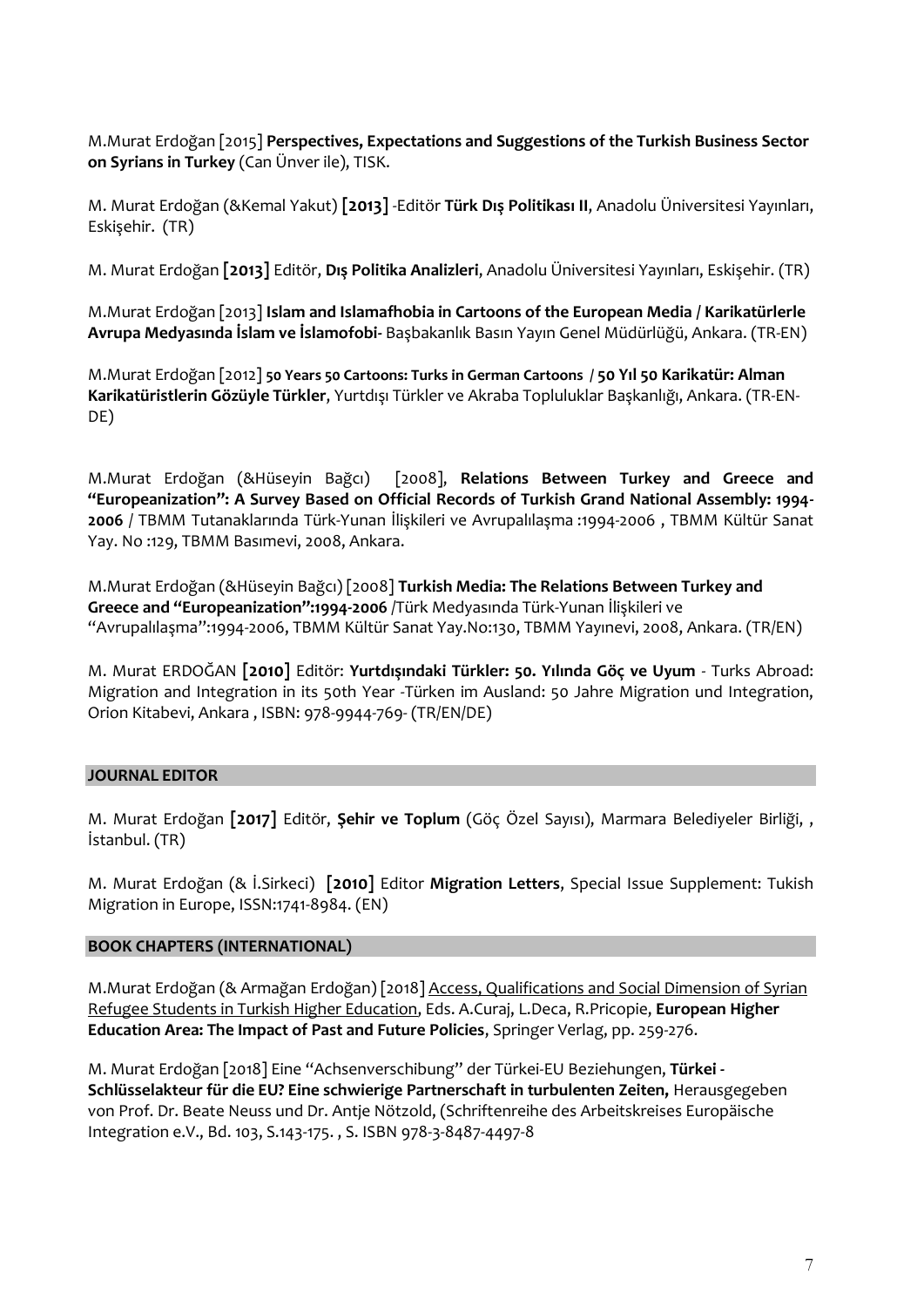M.Murat Erdoğan [2017] "Turkey, in: Neighbouring Host-Countries' Policies For Syrian Refugees: The Cases Of Jordan, Lebanon, and Turkey" , European Institute of the Mediterranean, s.36-47, ISNB: 1888-5357

M.Murat Erdoğan [2017] Syrian Refugees in Turkey & The Region: Is it a Refugee or a Humanity Crisis? , Exodus-Déjà Vu, Ed. Patrice Vallette, Malaysia Institute of Translation & Books, Malasia.

M.Murat Erdoğan [2013] "Der eigentliche Gewinn des Migrationsprozesses: Gegenseitiger Anschauungs-Austauch" "Göç Sürecinin Asıl Kazancı: Karşılıklı Zihniyet Transferleri", Herder Verlag, s.72-81. [ISBN: 978-345-1307-36-2]

M.Murat Erdoğan [2012] "Being a Migrant in Europe: The case of Turkish Immigrants in German", UNESCO, in: **Social Change Bioethics and Public Politics**, UNESCO, Ankara.

## **BOOK CHAPTERS**

M.Murat Erdoğan [2017] "Türkiye'deki Suriyeli Mülteciler ile Birlikte Yaşamanın Çerçevesi" **Türkiye'de Geçici Koruma Altındaki Suriyeliler: Tespitler ve Öneriler**, Edt.: Adem Esen- Mehmet Duman, WALD, s.71-90

M.Murat Erdoğan [2016] "Türkiye'deki Suriyeliler ve Eğitim: **Eğitim İzleme Raporu**" s. 45-49

M.Murat Erdoğan [2014] "Türkiye'ye Kitlesel Göçlerde Son Dalga: Suriyeliler", **Türkiye'nin Göç Tarihi: 14. Yüzyıldan 21. Yüzyıla Türkiye'ye Göçler**, Edt. M.M.Erdoğan-A.Kaya, İstanbul Bilgi Üniversitesi Yayınları, İstanbul, s.315-347, ISNB: 978-605-399-397-1

M.Murat Erdoğan [2014] (Yelda Devlet ve Deniz Aydınlı ile) "Türkiye'nin Göç Politikası", **Kamu Politikası, Kuram ve Uygulama**, Edt. M.Yıldız- M.Z.Sobacı, Adres Yayınları, Ankara, s. 436-476, ISNB: 978-975250-037-2

M.Murat Erdoğan [2014] "11 Eylül'den Sarrazin'e Almanya'da Sosyal ve Siyasi Bağlam İçinde İslam" **Almanya'da Müslümanlar: Toplumsal Etkileşim Sürecinde Sorunlar ve Perspektifler**, Edt.Y.Bulut, Kadim Yayınevi, Ankara, s.59-75, ISNB: 978-975-9000-52-3

M.Murat Erdoğan [2013] "1989-1993 Dönemi Türk Dış Politikası", **Türk Dış Politikası-II**, Edt. K.Yakut-M.M.Erdoğan, Anadolu Üniv. Yayınları, Eskisehir, s.26-52, ISNB: 978-975-06-1644-0

M.Murat Erdoğan [2013] "1993-1996 Dönemi Türk Dış Politikası", **Türk Dış Politikası-II**, Edt. K.Yakut-M.M.Erdoğan, Anadolu Üniv. Yayınları, Eskisehir, s. 54-90, ISNB: 978-975-06-1644-0

M.Murat Erdoğan [2013] "1997'den Lüksemburg Zirvesi'ne Türk Dış Politikası", **Türk Dış Politikası-II**, Edt. K.Yakut-M.M.Erdoğan, Anadolu Üniv. Yayınları, Eskişehir, s. 92-123, ISNB: 978-975-06-1644-0

M.Murat Erdoğan [2013] "AK Parti'nin İkinci Dönemi Türk Dış Politikası: 2007-2011", **Türk Dış Politikası-II**, Edt. K.Yakut-M.M.Erdoğan, Anadolu Üniv. Yayınları, Eskişehir s. 194-229, ISNB: 978-975- 06-1644-0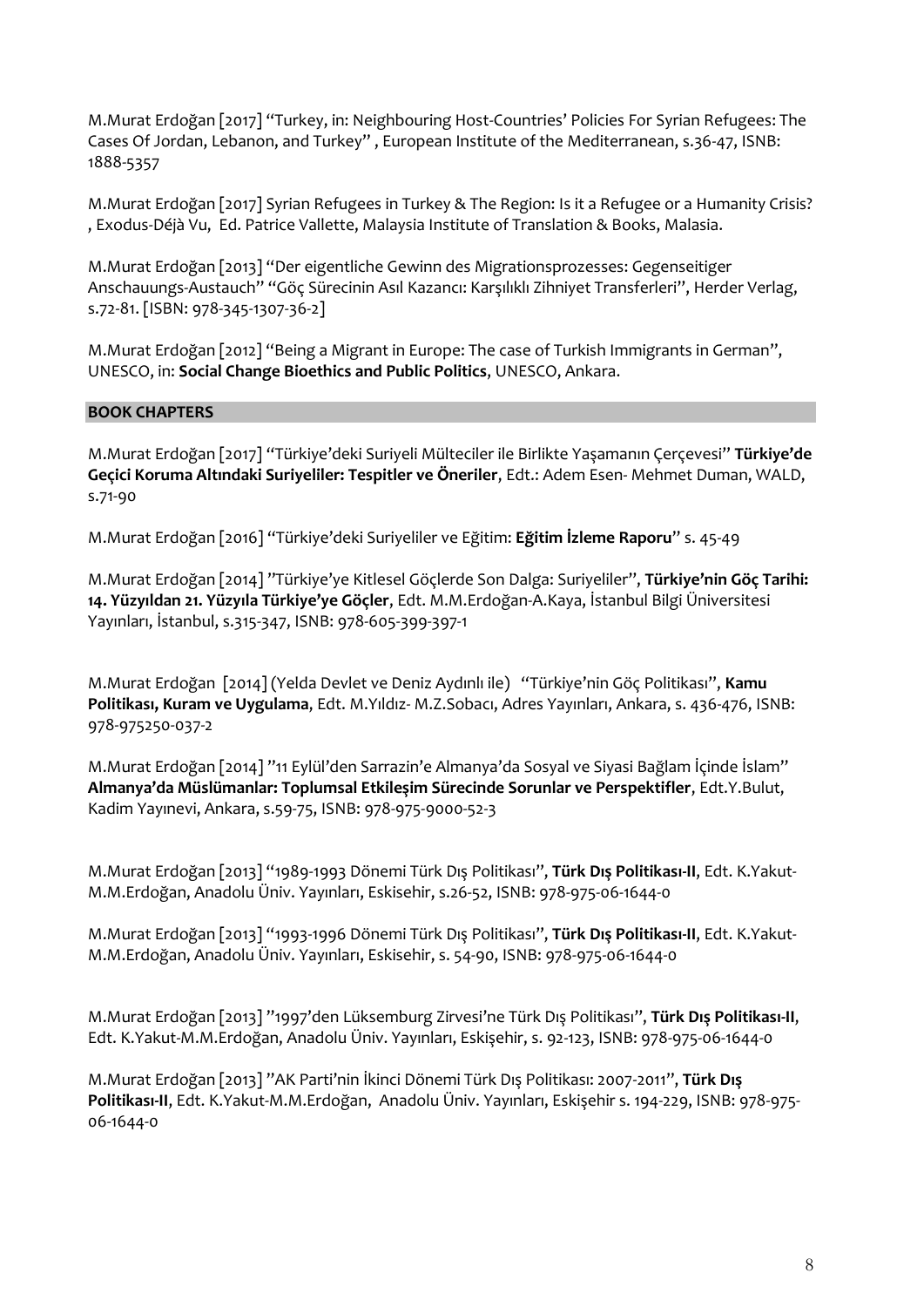M.Murat Erdoğan [2013] "Soğuk Savaş Sonrası Türk Dış Politikasının Genel Özellikleri", **Türk Dış Politikası-II**, Edt. K.Yakut-M.M.Erdoğan, Anadolu Üniv. Yayınları, Eskişehir II s.230-260, ISNB: 978-975- 06-1644-0

M.Murat Erdoğan [2013] "Osmanlı İmparatorluğunun Çöküşünden Kurtuluş Savaşına Kadar Türk Dış Politikası", **Türk Dış Politikası-I,** Edt.K.Yakut-H.Bağcı, Anadolu Üniv. Yayınları, Eskişehir, s.2-27, ISNB: 978-975-1360-9

M.Murat Erdoğan [2013] "II. Dünya Savaşı Dönemi Türk Dış Politikası:1939-1945", **Türk Dış Politikası-I,**  Edt.K.Yakut-H.Bağcı, Anadolu Üniv. Yayınları, Eskişehir,,s.100-129, ISNB: 978-975-1360-9

M.Murat Erdoğan [2013] "1970-1980 Dönemi Türk Dış Politikası, **Türk Dış Politikası-I,** Edt.K.Yakut-H.Bağcı, Anadolu Üniv. Yayınları, Eskişehir, s.178-201, ISNB: 978-975-1360-9

M.Murat Erdoğan [2011] "Avrupa Birliği'ndeki Türk Göçmenler ve Mültecilere Dair Algılama", **Türkiye'nin İltica, Göç ve Vatansızlık Politikaları**, Edt. Ö.Çelebi, S.Özçürümez, Ş.Turkey, UNHCR, s. 257-268, ISNB: 978-975-6964-06-4

M.Murat Erdoğan [2010] "Türkiye-AB İlişkilerinin Değişen Temel Dinamiği: Avrupalı Türk Göçmenler ve "Kazanılmış Avrupalılığa" Katkı", **Yurtdışındaki Türkler: 50. Yılında Göç ve Uyum,** Orion Yayınevi, Ankara, s. 185-197.

M.Murat Erdoğan [2009] "Bir "Entegrasyon" Aracı Olarak "Terör": Almanya'da Müslüman Göçmenlerin Entegrasyonunda "Terör Şüphesi" ve Alman Medyası: 2005-2007", **Terör ve Türkiye**, Edt. A.Çağlar, Gazi Kitabevi, Ankara, Sayfa. 247-292.

#### **OTHER NATIONAL JOURNALS**

M.Murat ERDOĞAN [2017] "Migration, Refugees and Employment", İŞKUR International, s. 34-38.

M.Murat ERDOĞAN [2015] "Türkiye-AB İlişkilerinde Mülteci Sorunlarının Yeri", İşveren, TİSK, Cilt:53, Kasım-Aralık 2015, s. 66-71.

M.Murat ERDOĞAN [2012] "Almanya'da Irkçı Neo-Nazi Cinayetlerine İlişkin Türklerin Görüş ve Duyguları Araştırması", Artı90, YTB, Ocak 2012, Sayı:1, s.36-37.

M.Murat ERDOĞAN [2012] "Göçün 50. Yılında Geriye Kalan Zihniyet Transferleri", Eko-Avrasya, Kış 2012, Sayı:17, s.88-89.

M.Murat ERDOĞAN [2006] "Almanya'da Vicdan Testi": İlk Taşı Hangi Günahsız Atacak? Papa XVI. Benedikt (J.A.Ratzinger) mi?" AB Akademi Yayını.

M.Murat Erdoğan [2005] "Almanya Seçimleri ve Türkiye İçin Etkileri" Vira Dergisi (İstanbul), Sayı:4, Ağustos-Eylül 2005, Sayfa:32-34.

#### **SELECTED REPORTS (PUBLISHED)**

M. Murat ERDOĞAN (&Yudum Kavukçuer & Tuğçe Çetinkaya) [2017] Türkiye'de Yaşayan Suriyeli Mültecilere Yönelik Medya Algısı, Özgürlük Araştırmaları Derneği, Liberal Perspektif-Analiz, Sayı:5, Nisan 2017. (English Version: Developments in Turkey The Refugee Crisis & The Media) (TR/EN)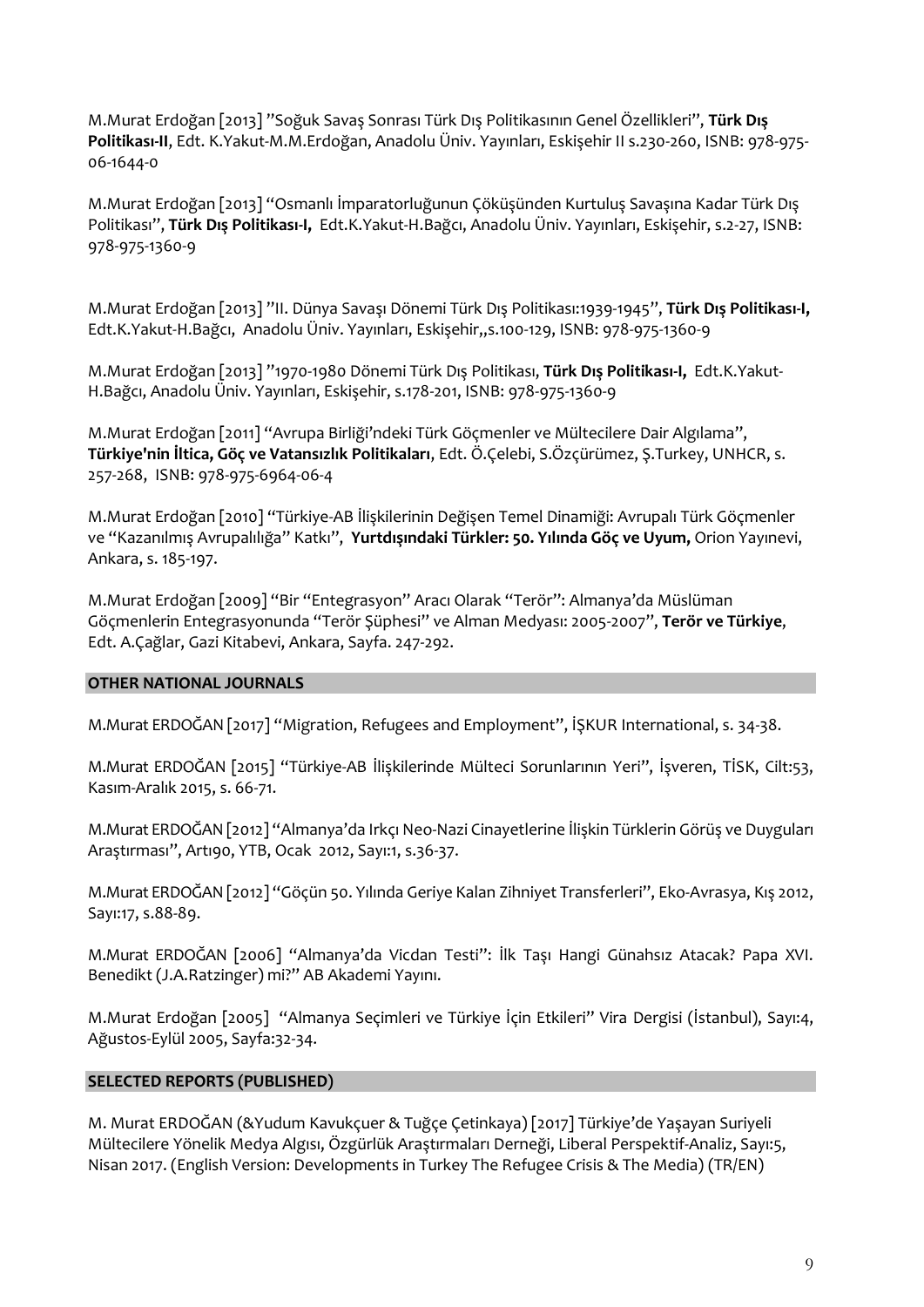M.Murat ERDOĞAN (&Filiz Demiröz) [2016] "Suriye Acil Durum Müdahalesi Kapsamında Çocuk Koruma: Çocuk Dostu Alanlar (ÇDA)", HUGO-UNICEF-KIZILAY, 2016

M.Murat ERDOĞAN [2013] Euro-Turks-Barometre Araştırması, H.Ü.Göç ve Siyaset Araştırmaları Merkezi -HUGO ve Data4U, SEK-POL-Berlin (TR/EN)

M.Murat ERDOĞAN [2012] Avrupa Birliği'nin Orta Asya Politikaları, Ahmet Yesevi Üniversitesi. (TR)

M.Murat ERDOĞAN [2012] Fransa'daki Türkiye Kökenlilerin Güncel Konulardaki Görüş Ve Düşünceleri Araştırması, H.Ü.Göç ve Siyaset Araştırmaları Merkezi -HUGO ve Data4U, SEK-POL-Berlin (TR/EN)

M.Murat ERDOĞAN [2011] Almanya'da Irkçı Neo-Nazi Cinayetlerine İlişkin Türklerin Görüş ve Duyguları Araştırması, H.Ü.Göç ve Siyaset Araştırmaları Merkezi -HUGO ve Data4U, SEK-POL-Berlin. (TR/EN)

M.Murat ERDOĞAN [2010] Almanya, İmtiyazlı Ortaklık ve Göçmen Politikaları Gölgesinde Ayrıcalıklı İlişkiler, **Stratejik Düşünce Enstitüsü, Analiz,** Ağustos 2010 (58 sayfa) Stratejik Düşünce Enstitüsü.

#### **PROCEEDINGS (FROM INTERNATIONAL PANEL/SYMPOSIUM/CONGRESS)**

M.Murat ERDOĞAN [2017] "İlkeler-Çıkarlar İkileminde Türkiye-AB Mülteci Uzlaşısı", Mülteci Krizi Ekseninde Türkiye-AB İşbirliği, İktisadi Kalkınma Vakfı, s.17-27.

M.Murat Erdoğan [2016]: Turkey's Challenge on Forced Migration: Syrians in Turkey, International Conference: International Community and Refugees, 13-14 May 2016-Istanbul, Amnesty International Turkey-Rosa Luxemburg Foundation, s. 55-69.

M.Murat Erdoğan: [2016] "*Türkiye'deki Suriyeliler ve Ortak Gelecek*", Türkiye'de Geçici Koruma Statüsündeki Suriye Vatandaşlarına Yönelik Sosyal Uyum ve Psikososyal Destek Çalışmaları, Aile ve Sosyal Politikalar Bakanlığı, s.29-33.

M.Murat Erdoğan[2015] "*Syrian Refugges in Turkey*", The Syrian Refugee Crisis, Institute for Migration Studies, LAU, KAS, p.49.

M.Murat Erdoğan[2015]: "Mülteci Kadınlar", *Uluslararası Kadın ve Adalet Zirvesi Bildiri Kitabı* (2015), Kadem Yayınları, İstanbul.

M.Murat ERDOĞAN [2015] "Türkiye'deki Suriyeli Algısı". AB ve Küresel Araştırmalar Derneği (3), 19-27. (Yayın No:2394417)

M.Murat ERDOĞAN [2015] "Mülteciler Açısından Savunmasızlık / Örselenebilirlik", Savunmasız/Örselenebilir Gruplarda Sağlık Hizmetlerinin Sunumu ve Sağlık Araştırmaları Çalıstayı. Hacettepe Üniveristesi, (Yayın No:2377766)

M.Murat Erdoğan: [2013] "*Balkanlarda Barış ve İstikrarın Sağlanmasında AB'nin Rolü"*, Balkan Savaşlarının 100.Yılında Büyük Göç ve Muhacerat Edebiyatı Sempozyumu, Türkiye Yazarlar Birliği-T.C.Başbakanlık Yurtdışı Türkler ve A.T.Başkanlığı, s. 198-205.

M.Murat Erdoğan: [2012] "*Almanya'daki Türk Toplumu ve Uyum Sorunu"* Dünya Türk Forumu, TASAM Yayınları, s. 437-445.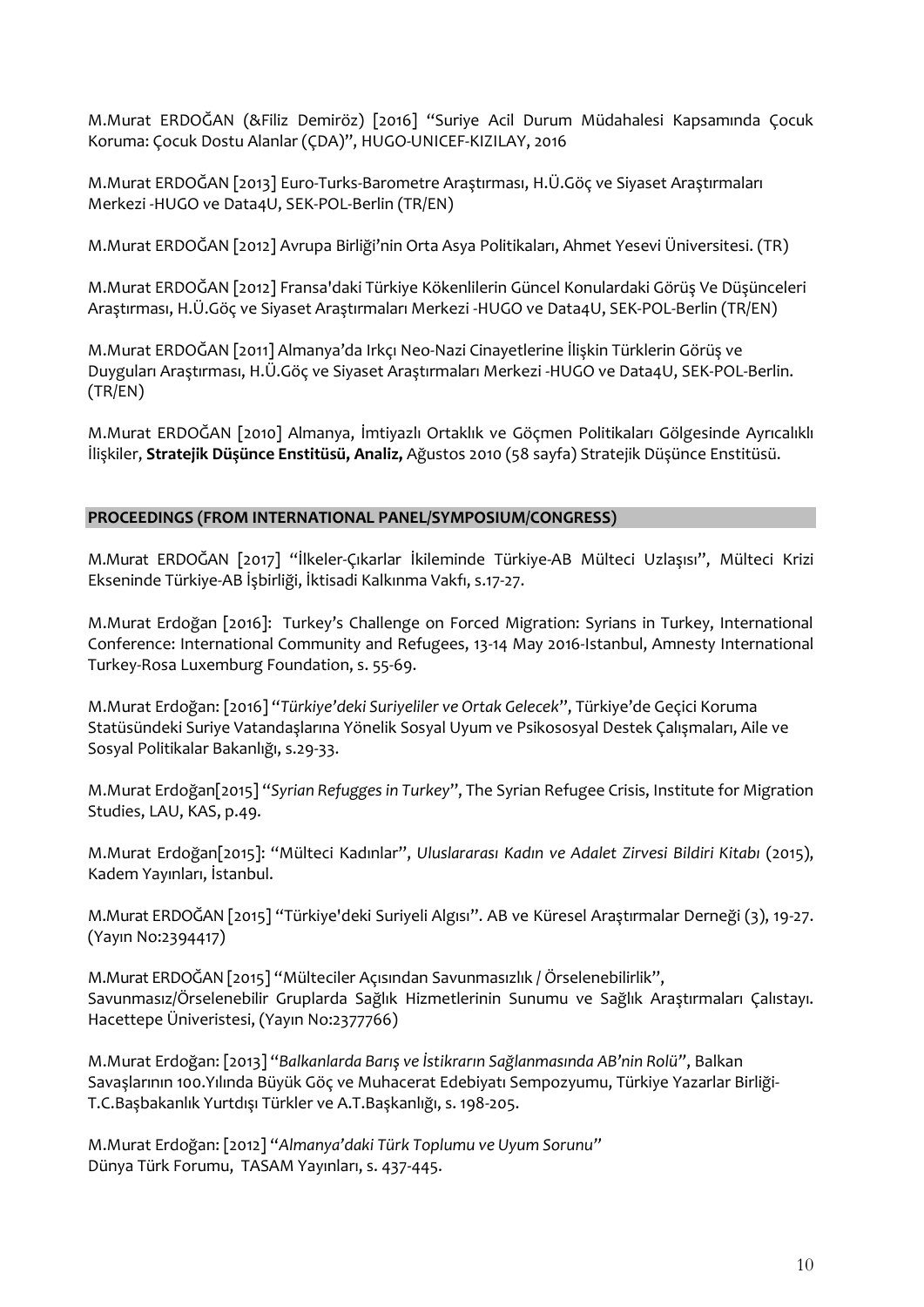M.Murat Erdoğan: [2012] "*Avrupa Birliği'nin Orta Asya Politikaları*", Türk Cumhuriyetleri, Ahmet Yesevi Üniversitesi, s. 92-96.

M.Murat Erdoğan: [2012] *"Migration in Turkey and Turks Abroad*", International Immigration Symposium, Gaziantep University, 52-56.

M.Murat Erdoğan[2009]:"*Yurtdışındaki Türk Göçmenler ve Mülteciler",* UNHCR İltica, Zorunlu Göç ve Vatansızlık Konularında Akademik İşbirliği Semineri, 3-4 Aralık 2009, Ankara.

M.Murat Erdoğan: [2008] *"Reform Sürecinin Dinamikleri",* T.C. Başbakanlık, İnsan Hakları Reformlarının Uygulanması Uluslararası Sempozyumu, 2008, Ankara, T.C. Başbakanlık İnsan Hakları Başkanlığı Yayınları No:8, Sayfa: 127-144.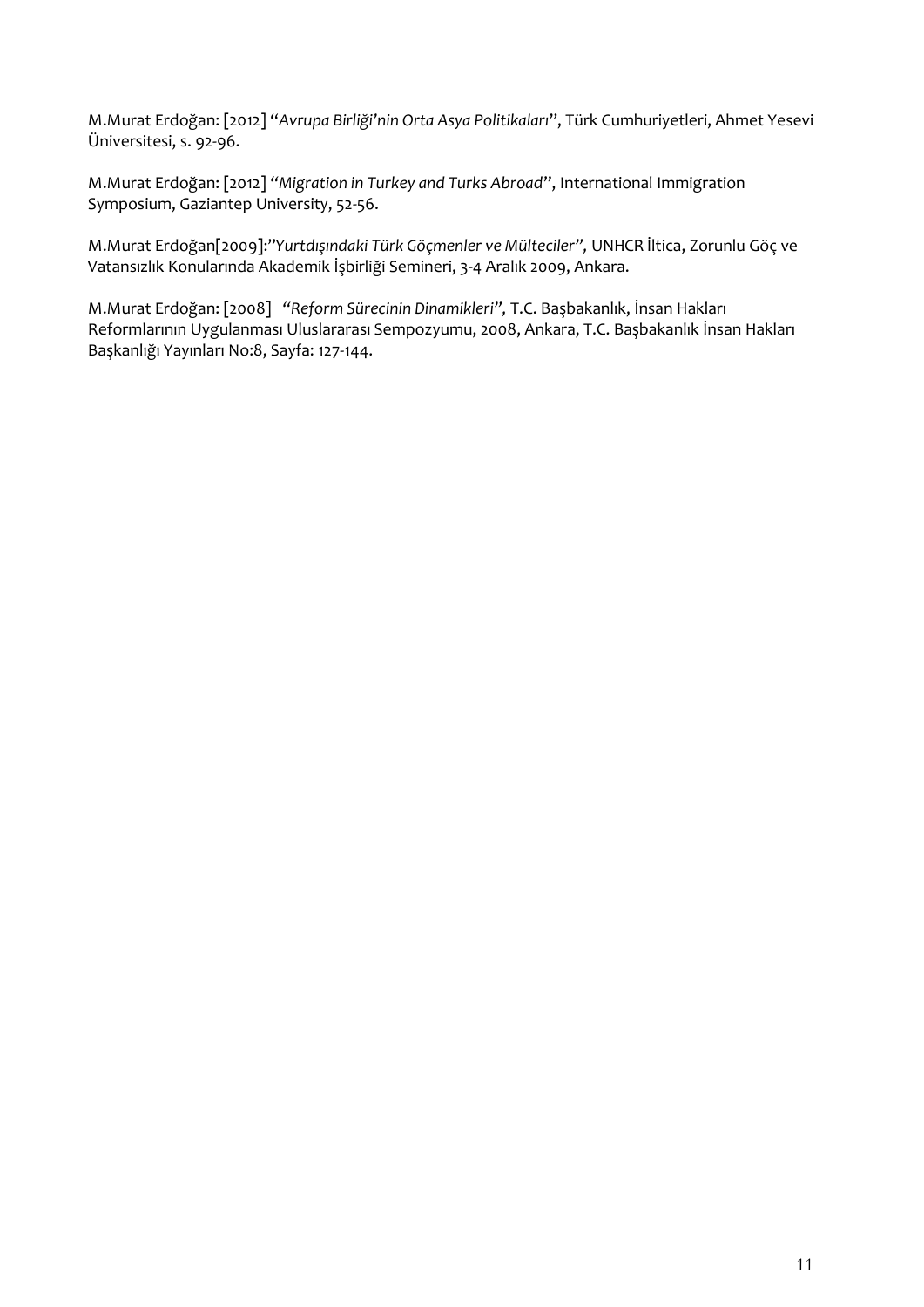# **AWARDS RECEIVED**

| Institution                        | Concept                                                          | Year /        |
|------------------------------------|------------------------------------------------------------------|---------------|
| & Award                            |                                                                  | <b>Place</b>  |
| <b>DAAD</b>                        | Postdoctoral Research Fellowship                                 | 2019          |
|                                    | At Humboldt University-BIM                                       | $(3$ months)  |
|                                    | Research Subject: Syrian Refugee Students at Turkish             | <b>Berlin</b> |
|                                    | & German Universities                                            |               |
| <b>Hacettepe University</b>        | Postdoctoral Research Fellowship                                 | 2014          |
|                                    | In AICGS (American Institut for Cont. German                     | $(3$ months)  |
|                                    | Studies) - John Hopkings Univ.                                   | Washington    |
|                                    | Research Subject: Turkish Migrants in Germany and                | DC/USA        |
|                                    | Political Behaviour                                              |               |
| <b>Konrad Adenauer Stiftung</b>    | Postdoctoral Fellowship                                          | 2013          |
|                                    | In DGAP (Deutsche Gesellscaft für Auswaertige                    | (2 months)    |
|                                    | Politik)                                                         |               |
|                                    | Research Subject: Turks in Germany and Sarrazin                  |               |
|                                    | Debate                                                           |               |
| <b>TUBITAK</b> (The Scientific and | Visiting Scholar: YÖK (The Higher Education Council              | 2012          |
| <b>Technological Research</b>      | of Turkey) for Oxford Center for Islamic Studies (1              | (1 months)    |
| Council of Turkey)                 | Month)                                                           | <b>Berlin</b> |
| Postdoctoral Research              | Oxford Center for Islamic Studies                                |               |
| Fellowship                         | Research Subject: "Ingiliz Medyasında İslam"                     |               |
|                                    |                                                                  |               |
| <b>DFG</b> (The Deutsche           | Postdoctoral Research Fellowship                                 | 2010          |
| Forschungsgemeinschaft             | At Humboldt Üniversitesi - Berlin                                | $(3$ months)  |
| (German Research                   | Research Subject: Political Cartoon in German Media              | <b>Berlin</b> |
| Foundation) &                      | on Turks in Germany and Turkey                                   |               |
| <b>TUBITAK</b> (The Scientific and |                                                                  |               |
| <b>Technological Research</b>      |                                                                  |               |
| Council of Turkey)                 |                                                                  |               |
| <b>Hacettepe University</b>        | <b>Salary Award:</b>                                             | 2009          |
|                                    | Hacettepe University: Prize for the successful                   | Ankara        |
|                                    | organization as General Coordinator of "Turks                    |               |
|                                    | Abroad: The International Symposium on Migration                 |               |
|                                    | and Integration in its 50 <sup>th</sup> Year" (21-23 May 2009 in |               |
|                                    | Ankara)                                                          |               |
| <b>DFG</b> (The Deutsche           | Postdoctoral Researcher Fellowship                               | 2008          |
| Forschungsgemeinschaft             | In DGAP (Deutsche Gesellscaft für Auswaertige                    | $(3$ months)  |
| (German Research                   | Politik)                                                         | <b>Berlin</b> |
| Foundation) &                      | Research Subject: AK Party and View of German                    |               |
| <b>TUBITAK</b> (The Scientific and | Politician                                                       |               |
| <b>Technological Research</b>      |                                                                  |               |
| Council of Turkey)                 |                                                                  |               |
|                                    |                                                                  |               |
| Anna Lindh Euro-                   | <b>Micro Grant</b>                                               | 2008          |
| <b>Mediterranean Foundation</b>    | Anna Lindh Euro-Mediterranean Foundation for the                 | Ankara        |
|                                    | dialogue between Cultures (with a project:                       |               |
|                                    | "Cartoons in European Newspapers about Turkish-                  |               |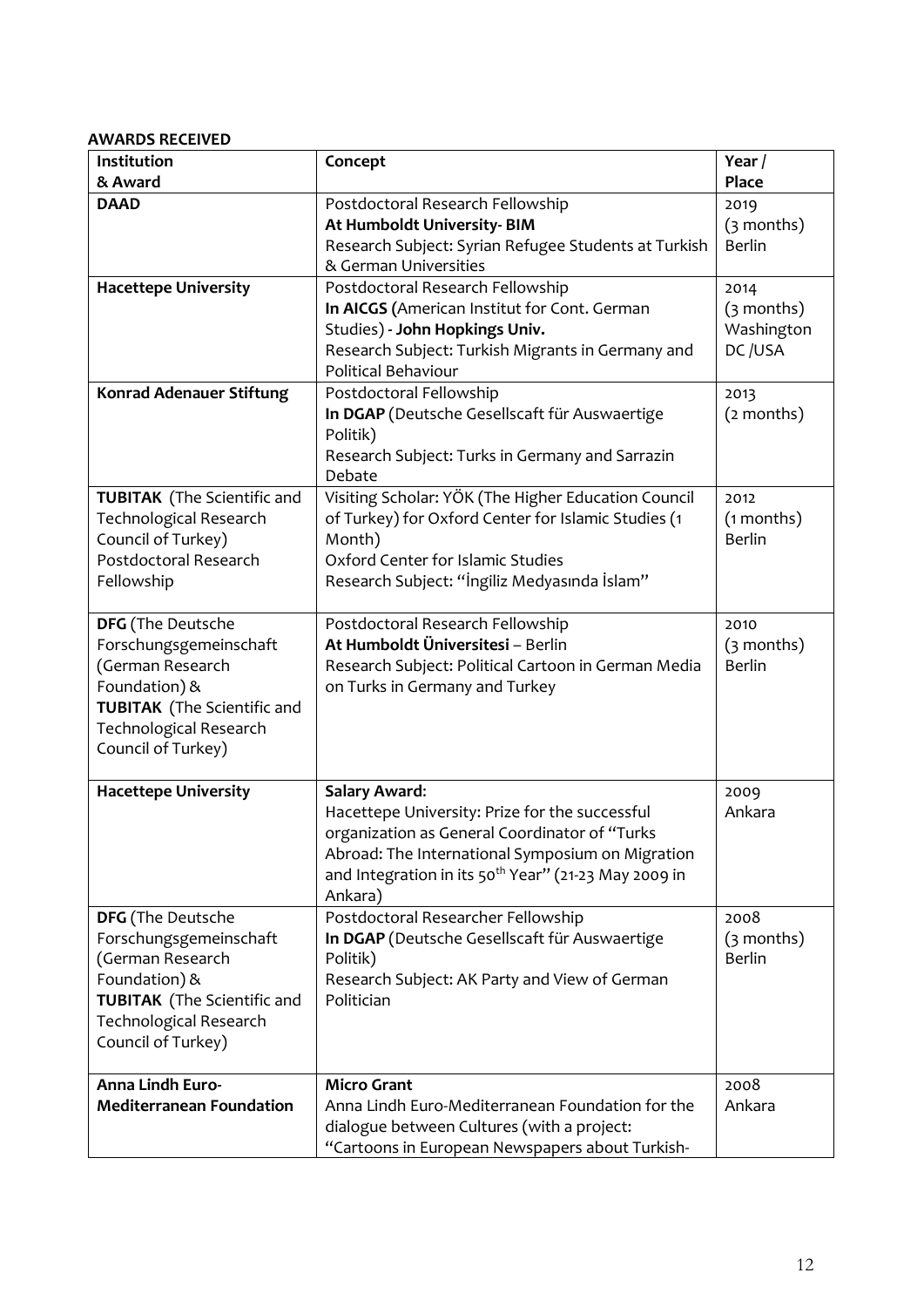|                                    | EU Relationship in the Context of Understanding for<br>Dialogue" (2008)) |              |
|------------------------------------|--------------------------------------------------------------------------|--------------|
| <b>COJEP International</b>         | "2009 Intercultural Dialogue Award"                                      | 2009         |
| Award                              |                                                                          |              |
| <b>DFG</b> (The Deutsche           | Postdoctoral Researcher Fellowship                                       | 2007         |
| Forschungsgemeinschaft             |                                                                          | $(3$ months) |
| (German Research                   | Duisburg-Essen University Jean Monnet Chair                              | Duisburg-    |
| Foundation) &                      | Research Subject: Europanization and Turkish Greek                       | Essen        |
| <b>TUBITAK</b> (The Scientific and | Relationship                                                             |              |
| Technological Research             |                                                                          |              |
| Council of Turkey)                 |                                                                          |              |
| Europaeische Kulturstiftung        | "European Science Award of European Culture                              | 2004         |
| <b>European Culture</b>            | Foundation (Germany- Switzerland) 2004                                   | İstanbul     |
| Foundation                         | http://www.europaeische-kulturstiftung.de/.                              |              |
| European Science Award             |                                                                          |              |
| <b>Centre for European</b>         | Junior Fellow, Centre for European Integration (ZEI),                    | 1997-1999    |
| Integration (ZEI), Bonn            | Bonn, 1997 - 1999                                                        | <b>Bonn</b>  |
| Junior Fellow Scholarship          | Bonn Üniversitesi Avrupa Entegrasyon Araştırmaları                       |              |
|                                    | Merkezi' (European Integration Research Centre,                          |              |
|                                    | ZEI)                                                                     |              |
| <b>Konrad Adenauer</b>             | Konrad Adenauer Foundation Fellowship to study                           | 1994-1999    |
| <b>Foundation</b>                  | Ph.D in Germany, 1994-1999                                               | Freiburg-    |
| PhD Scholarship                    |                                                                          | Bonn         |
| <b>Turkish Parliamentary Union</b> | Composition competition in Turkey                                        | 1985         |
| Award                              | (1 <sup>st</sup> Prize)                                                  | Ankara       |
| <b>Turkish Parliamentary Union</b> | Composition competition in Turkey                                        | 1984         |
| Award                              | (1 <sup>st</sup> Prize)                                                  | Ankara       |

## **JOURNAL REFEREE / REVIEWER**

- **•** International Migration
- Journal of Immigrant & Refugee Studies
- Göç Araştırmaları Dergisi-GİGM / The Journal Of Migration Studies-DGMM
- Göç Dergisi / Londra
- Perceptions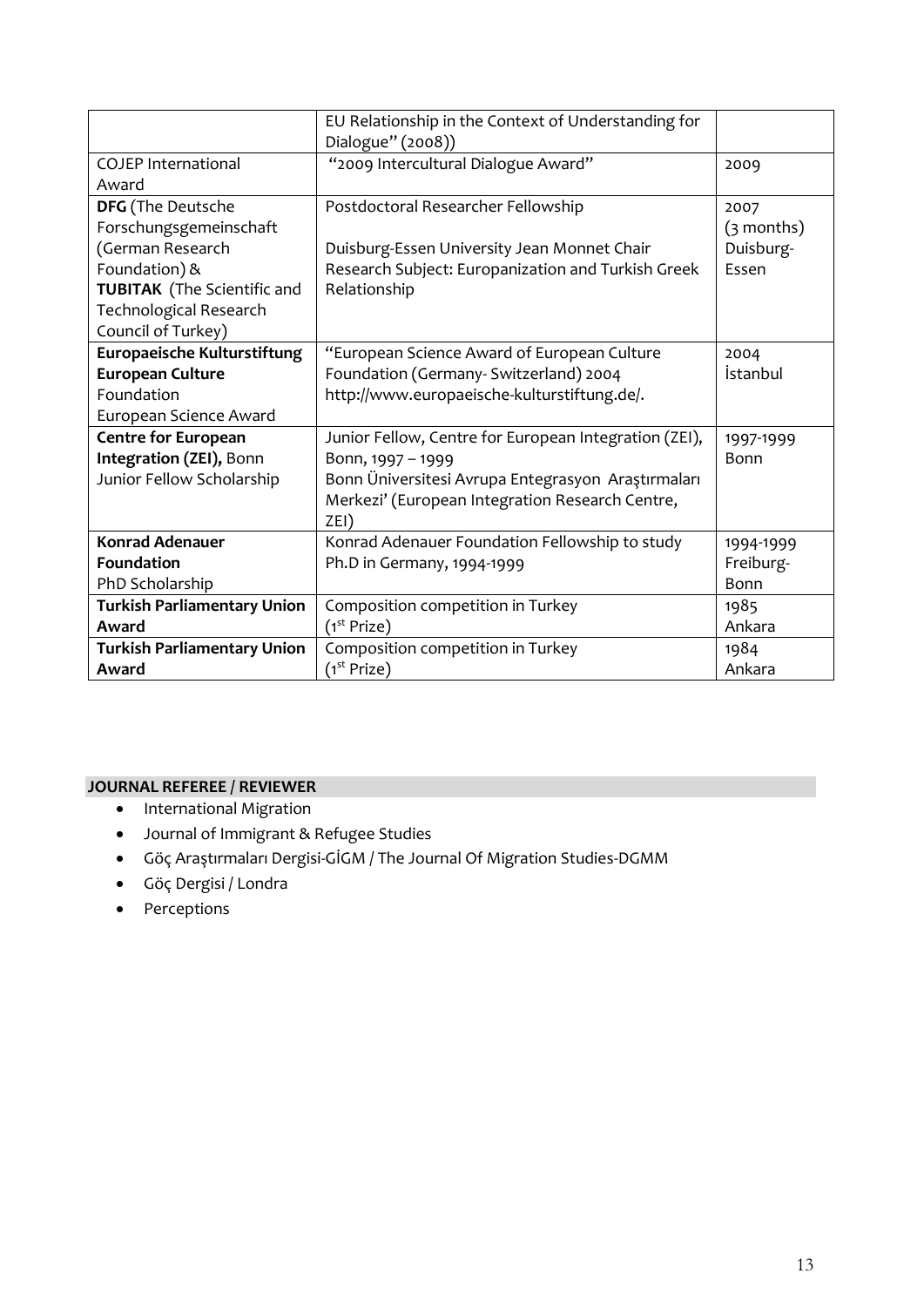## **PROFESSIONAL EXPERIENCE**

| <b>Date</b>                      | Location           | Institution                                                                                                                                                            | <b>Position</b>                              | <b>Description</b>                                                                                                                                                                                                                                                                                                                                                                                                                                             |
|----------------------------------|--------------------|------------------------------------------------------------------------------------------------------------------------------------------------------------------------|----------------------------------------------|----------------------------------------------------------------------------------------------------------------------------------------------------------------------------------------------------------------------------------------------------------------------------------------------------------------------------------------------------------------------------------------------------------------------------------------------------------------|
|                                  |                    |                                                                                                                                                                        |                                              |                                                                                                                                                                                                                                                                                                                                                                                                                                                                |
| Since<br>Oct.<br>2017            | Istanbul<br>Turkey | Turkish German<br>University, Faculty<br>of Economic and                                                                                                               | Faculty Member,<br>Proffesor                 | Teaching various courses, supervising undergraduate<br>students, surveying researches and analysing data<br>Courses and Concentrations:                                                                                                                                                                                                                                                                                                                        |
|                                  |                    | Administrative<br>Sciences,<br>Department of<br><b>Political Science</b><br>and International<br>Relations                                                             |                                              | Migration Studies, Turkish Political Systems                                                                                                                                                                                                                                                                                                                                                                                                                   |
| Since<br>Oct.<br>2017            | Istanbul<br>Turkey | Turkish German<br>University<br>Migration and<br>Politics Research<br>Center                                                                                           | Director                                     | Migration and Integration Research Center                                                                                                                                                                                                                                                                                                                                                                                                                      |
| Oct.<br>2017-<br>Feb.<br>2020    | Istanbul<br>Turkey | Turkish German<br>University, Faculty<br>of Economic and<br>Administrative<br>Sciences,<br>Department of<br><b>Political Science</b><br>and International<br>Relations | Head of<br>Depertmant,<br>Faculty, Proffesor | Head of Depertmant                                                                                                                                                                                                                                                                                                                                                                                                                                             |
| Nov.<br>$2011 -$<br>Oct.<br>2017 | Ankara<br>Turkey   | Hacettepe<br>University<br>Migration and<br>Politics Research<br>Center                                                                                                | Director                                     | Migration and Politics Research Center                                                                                                                                                                                                                                                                                                                                                                                                                         |
| Oct.<br>2011<br>Oct.<br>2017     | Ankara<br>Turkey   | Hacettepe<br>University, Faculty<br>of Economic and<br>Administrative<br>Sciences,<br>Department of<br><b>Political Science</b><br>and Public<br>Administration        | Faculty,<br>Associated<br>Proffesor          | Teaching various courses, supervising undergraduate<br>students, surveying researches and analysing data<br>Courses and Concentrations:<br>Social Structure of Turkey, Political Culture, Political<br>Science, Turkish Political History, History of Political<br>Thought, Election System, Turkish-EU Relations,<br>Media,<br>Migration,<br>Turkish<br>Foreign<br>Policy,<br>International Politics, Identity, Politics and Religion,<br><b>EU Structure</b> |
| 2008-<br>2017                    | Ankara<br>Turkey   | Hacettepe<br>University<br>EU Research Center                                                                                                                          | Vice Director                                | European Union Research Center                                                                                                                                                                                                                                                                                                                                                                                                                                 |
| 25.1.2012<br>12.1.2016           | Ankara<br>Turkey   | Hacettepe<br>University                                                                                                                                                | Advisor<br>(International<br>Relations)      | Advisor to the Rector                                                                                                                                                                                                                                                                                                                                                                                                                                          |
| 2011-<br>2012                    | Ankara<br>Turkey   | Council of Higher<br>Education in<br>Turkey (YÖK)                                                                                                                      | Advisor                                      | Advisor to the President of YÖK                                                                                                                                                                                                                                                                                                                                                                                                                                |
| 2009-<br>2011                    | Ankara<br>Turkey   | Hacettepe<br>University, Faculty<br>of Economic and<br>Administrative                                                                                                  | Assistant<br>Proffesor                       | Teaching various courses, supervising undergraduate<br>students, surveying researches and analysing data<br>Courses and Concentrations:                                                                                                                                                                                                                                                                                                                        |
|                                  |                    | Sciences,<br>Department of<br>Political Science<br>and Public<br>Administration                                                                                        |                                              | Social Structure of Turkey, Political Culture, Political<br>Science, Turkish Political History, History of Political<br>Thought, Election System, Turkish-EU Relations,<br>Media,<br>Migration,<br>Turkish<br>Foreign<br>Policy,<br>International Politics,                                                                                                                                                                                                    |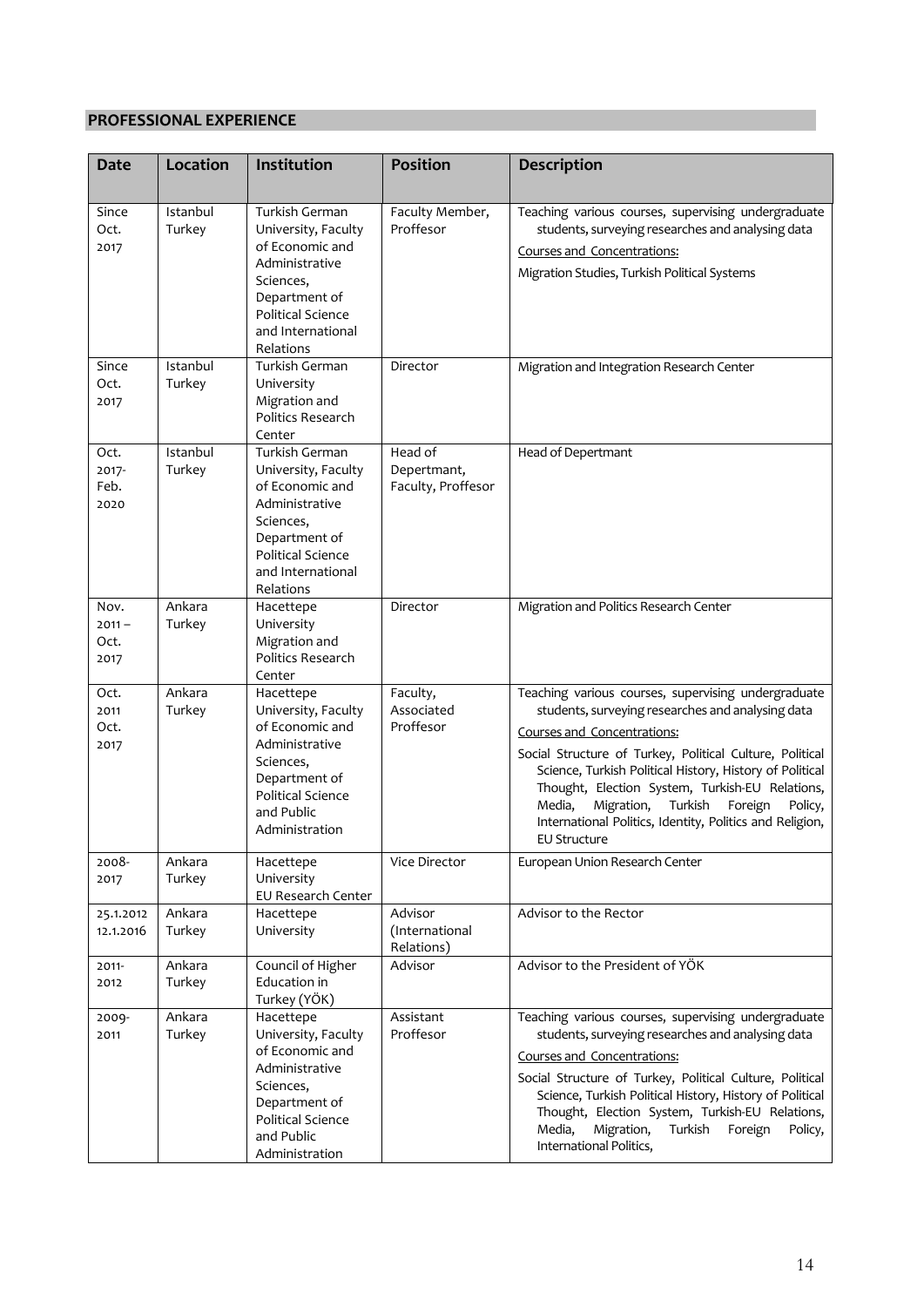| July-Sep.<br>2010 | <b>Berlin</b><br>Humboldt<br>University<br>Germany | Berlin Graduate<br>School for Social<br>Sciences<br>Institute of Social<br>Sciences                                                                             | Visiting Scholar<br>The Deutsche<br>Forschungsgemei<br>nschaft (German<br>Research<br>Foundation-DFG)<br>and The Scientific<br>and Technological<br>Research Council<br>of Turkey<br>(TUBITAK) | Research on "Europeanizationas a Conflict<br>Preventing - Peace Generating Factor in Turkey -<br>Greece Relations: Perceptions of German (Print)<br>Media"                                                                                                                                       |
|-------------------|----------------------------------------------------|-----------------------------------------------------------------------------------------------------------------------------------------------------------------|------------------------------------------------------------------------------------------------------------------------------------------------------------------------------------------------|--------------------------------------------------------------------------------------------------------------------------------------------------------------------------------------------------------------------------------------------------------------------------------------------------|
| 2008-<br>2011     | Ankara<br>Turkey                                   | Hacettepe<br>University Strategic<br>Research Center                                                                                                            | Vice Director                                                                                                                                                                                  | Strategic Research Center (HUSAM)                                                                                                                                                                                                                                                                |
| 2007-<br>2009     | Ankara<br>Turkey                                   | Hacettepe<br>University, Faculty<br>of Economic and<br>Administrative<br>Sciences,<br>Department of<br><b>Political Science</b><br>and Public<br>Administration | Instructor                                                                                                                                                                                     | Teaching various courses, supervising undergraduate<br>students, surveying researches and analysing data                                                                                                                                                                                         |
| 2007<br>July-Sep. | Duisburg-<br>Essen<br>Germany                      | Institute for<br>Political Science of<br>the University of<br>Duisburg-Essen                                                                                    | Visiting Scholar<br>The Deutsche<br>Forschungsgemei<br>nschaft (German<br>Research<br>Foundation-DFG)<br>and The Scientific<br>and Technological<br>Research Council<br>of Turkey<br>(TUBITAK) | Research on "Europeanizationas a Conflict<br>Preventing - Peace Generating Factor in Turkey -<br>Greece Relations: Perceptions of German (Print)<br>Media"                                                                                                                                       |
| 2003-<br>2004     | İstanbul-<br>Ankara<br>Turkey                      | European Culture<br>Foundation (Basel)                                                                                                                          | Project Manager                                                                                                                                                                                | Organizing and managing a multi-faceted project<br>under the patronage of the Turkey's President, in<br>cooperation with European Culture Foundation<br>(Basel) which works under the permanent<br>patronage of European Council, European<br>Parliament and EU Commission.                      |
| 2004              | Ankara<br>Turkey                                   | Turkish Grand<br>National Assambly<br>Comission on EU<br>Adaptation                                                                                             | Expert                                                                                                                                                                                         | Working on behalf of (TBMM) Turkish Grand<br>National Assembly to cooperate with European<br>Council, EU Parliament and EU Commission within<br>the framework of lobying activities on Turkey's<br>negotiations with EU.                                                                         |
| 2000-<br>2002     | <b>Berlin</b><br>Germany                           | Turkish Embassy in<br>Berlin                                                                                                                                    | In Press Section                                                                                                                                                                               | Following German media on domestic and foreign<br>policy of Germany, German-Turkish relationships,<br>Turks living in Germany, and particularly Germany's<br>outlook towards Turkey's EU membership,<br>preparing reports, maintaining logistic support on<br>defining communication strategies. |
| 1995-<br>1999     | Freiburg<br>Germany                                | Konrad Adenauer<br>Foundation                                                                                                                                   | Scholar                                                                                                                                                                                        | Studying for the degree of PhD at Freiburg<br>University                                                                                                                                                                                                                                         |
| 1987-<br>1994     | Ankara<br>Turkey                                   | Hacettepe<br>University, Faculty<br>of Administrative<br>Sciences,<br>Department of<br>Political Science<br>and Public<br>Administration                        | Research<br>Assistant and part-<br>time lecturer                                                                                                                                               | Teaching various courses, assisting to prepare some<br>textbooks, participating in various research<br>activities on urbanization problems and small group<br>sociology, participating in field researches as a<br>Team Coordinator or as an Expert                                              |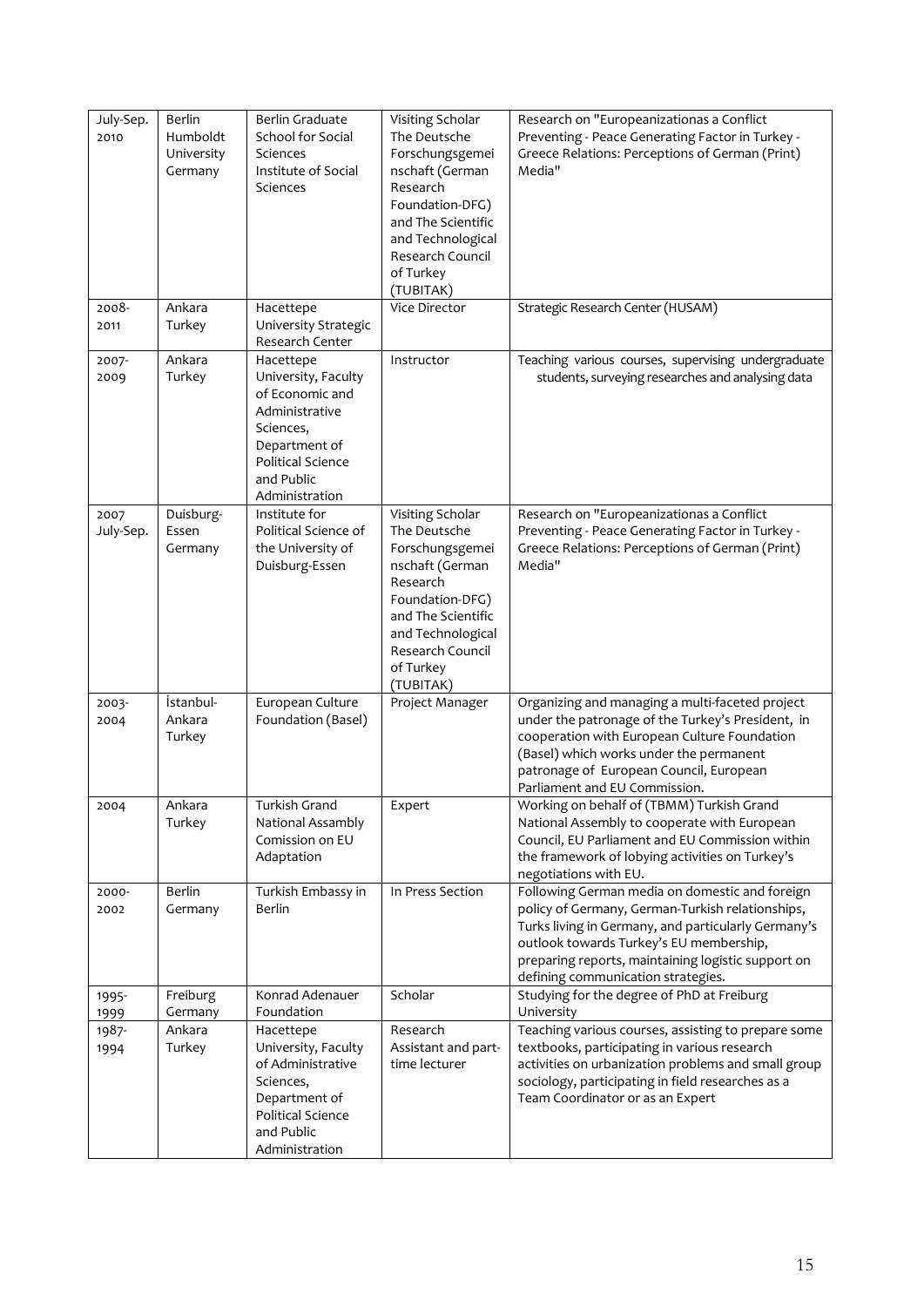# **REPORTS / PROJECTS / EVENTS**

| <b>POSITION</b>                 | <b>INSTITUTIONS</b>                                                                                                                                                                      | <b>YEAR</b>               |  |
|---------------------------------|------------------------------------------------------------------------------------------------------------------------------------------------------------------------------------------|---------------------------|--|
| <b>REPORT /SURVEY</b>           |                                                                                                                                                                                          |                           |  |
| Project Manager                 | Syrian Barometer Survey Series<br><b>TAGU-UNHCR</b>                                                                                                                                      | Feb. 2019<br>March 2020   |  |
| Project Manager                 | "Elite Dialogue: Syrian Refugees in Turkey & Dialogue with the<br>Academicians Among Them"<br><b>EU-HOPES</b>                                                                            | 2018-2019                 |  |
| Project co-Manager              | Demographical Development of The Syrian Refugee Population<br>and its Potential Impacts on the Education, Employment and<br>Municipality Services in Turkey in Near Future<br>QUADRA-GIZ | 2018-2019                 |  |
| Project Manager                 | Şanlıurfa Barometer<br>Şanlıurfa Valiliği, GAP Kalkınma Ajansı, BMMYK-TAGU                                                                                                               | Ocak 2018-<br>Aralık 2018 |  |
| Project Manager                 | Şanlıurfa NGO Mapping<br>Şanlıurfa Valiliği - GAP Kalkınma Ajansı - TAGU                                                                                                                 | Ocak 2018<br>Aralık 2018  |  |
| Project Manager                 | Sanlıurfa-Haliliye Community Centre Need Analysis<br>Support to Life / Hayata Destek                                                                                                     | 2018                      |  |
| Project Expert                  | SIDEM- Development Based Migration Policies<br>ICMPD-DGMM                                                                                                                                | 2018                      |  |
| Project Manager                 | "Syrian Refugees and Media Perception in Turkey"<br>Swiss Embassy                                                                                                                        | 2017<br>Ankara            |  |
| Project Expert                  | Integrated Border Management Training Course for Local<br>Administrators<br>ICMPD-DGMM                                                                                                   | 2017<br>Ankara            |  |
| Project Manager                 | "Elite Dialogue: Syrian Refugees in Turkey & Dialogue with the<br>Academicians Among Them"<br><b>British Embassy</b>                                                                     | 2017                      |  |
| Project Manager                 | Perception on Germany & German in Turkey<br><b>HUGO-KAS</b>                                                                                                                              | 2016<br>Ankara            |  |
| Project Expert /<br>Consultancy | EDUMAP (EU Horizon 2020)                                                                                                                                                                 | 2016-2019<br>Ankara       |  |
| Project Expert                  | Labor Migration and Development Program Principles<br>ICMPD-DGMM                                                                                                                         | 2016<br>Ankara            |  |
| Project Expert                  | Integration and Syrian Refugees<br><b>ICMPD</b>                                                                                                                                          | 2016<br>Ankara            |  |
| Project Country Expert          | Jobs Make the Difference Expanding Economic Opportunities for<br>Syrian Refugees and Host Communities Egypt - Iraq - Jordan -<br>Lebanon - Syria - Turkey<br>UNDP-ILO-WFP                | 2016<br>Amman             |  |
| Project co-Manager              | "Child Protection for Syrian Refugee Children: Child Friendly Areas<br>$(CDA)$ "<br>HUGO-UNICEF-KIZILAY Gaziantep, Şanlıurfa, Hatay, Kilis, Adana                                        | 2016                      |  |
| Project Manager                 | Unusual Voting Behavior and Mobilization Participation; A Survey<br>on Villages That Vote Collectively in the Southeastern Anatolia<br>Project Region: 1991-2011<br>TÜBİTAK              | 2014-2015<br>Ankara       |  |
| Project Manager                 | Perspectives, Expectations and Suggestions of the Turkish<br>Business Sector on Syrians in Turkey<br>HUGO-TISK                                                                           | 2015<br>Ankara            |  |
| Project Manager                 | Syrians in Turkey: Social Acceptance and Integration Survey<br>HUGO-KAS-IOM                                                                                                              | 2014<br>Ankara            |  |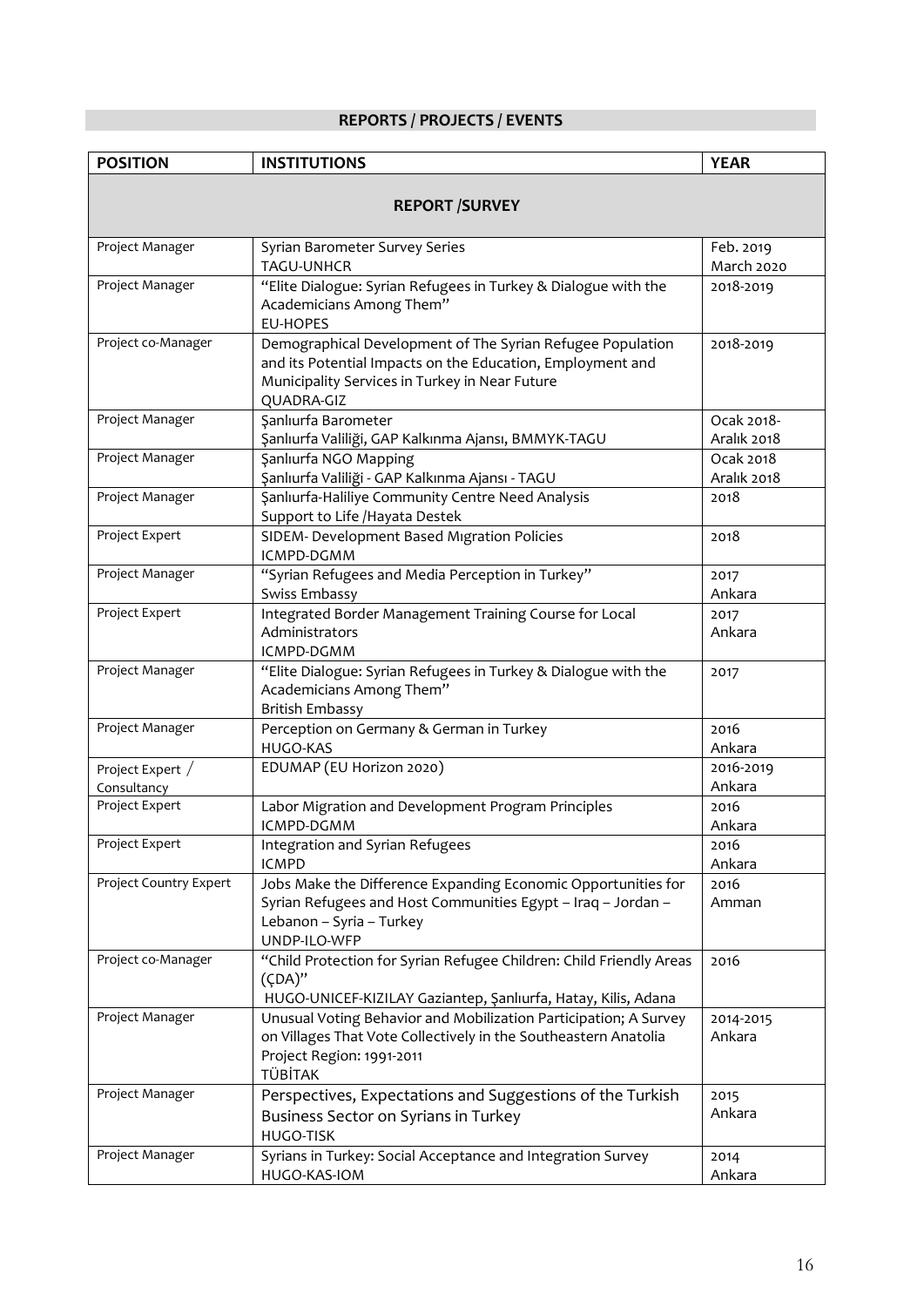| Project Manager                           | The Problems During the Presidential Elections Abroad (Germany,<br>France, Netherlands, Belgium, Austria)<br>HUGO, YTB, Data4U                                          | 2014<br>Ankara               |
|-------------------------------------------|-------------------------------------------------------------------------------------------------------------------------------------------------------------------------|------------------------------|
| Project Manager                           | Research on Turkish-German Academic Cooperation &<br>Institutions, YÖK-DAAD                                                                                             | 2014<br>Ankara               |
| Project Manager                           | Euro-Turks-Barometer Survey (Germany, France, Netherlands,<br>Belgium, Austria, Switzerland, Sweden, Norway, Denmark,<br>Finland, UK) (with Ayhan Kaya)<br>HUGO, Data4U | 2013<br>Ankara               |
| Project Manager                           | Local Turkish Media in Europe Survey<br><b>BYEGM</b>                                                                                                                    | 2013                         |
| Project Manager                           | Thoughts and Views about Neo-Nazi Murders in Germany of Turks<br>in Germany<br>HUGO, Data4U                                                                             | 2012<br>Berlin-Ankara        |
| Project Manager                           | Survey on Opinions of Turks in France about Current Issues in<br>France<br>HUGO ve Data4U, SEK-POL-Berlin                                                               | 2012<br>Strazburg-<br>Ankara |
| Expert & Project<br>Manager               | Contest for the most beautiful Minaret in Europe<br>(COJEP International-British Council-European Council -EU<br>Parlament)                                             | 2010<br>Fransa-Belçika       |
| <b>General Coordinator</b>                | "Three Mediterranean countries (Greece, Italy, France) Media<br>Dialogue in Turkey and Cartoons"<br>Anna Lindt Foundation-1001 Action<br>GSM                            | 2009<br>Ankara               |
| Member of Strategy<br>Report              | T. C. State Ministry, Strategy Document for Our Citizens Living<br>Abroad, Preparation and Tracking Team Member                                                         | 2007-2008<br>Ankara          |
|                                           | AKADEMIC EVENTS: WORKSHOP/ SYMPOSIUM/ CONFERENCE                                                                                                                        |                              |
| Proje Yöneticiliği                        | Göç Sertifika Progremı<br>Konrad Adenauer Vakfı-TAGU<br>İstanbul-Türk Alman Üniversitesi<br>Ankara-Ankara Sosyal Bilimler Üniversitesi<br>İzmir-Yaşar Üniversitesi      | 2019-<br>(Devam ediyor)      |
| Proje eş Yöneticiliği<br>SEMPOZYUM        | 9 Yılın Muhasebesi: Türkiye'deki Suriyeliler<br>TAGU-Iktisadi kalkınma Vakfı                                                                                            | 2019                         |
| Proje Yöneticiliği<br><b>UA SEMPOZYUM</b> | Yerel Yönetimler, Göç ve Uyum Sempozyumu<br>Bağcılar Belediyesi, TAGU, Marmara Belediyeleri Birliği                                                                     | 2018                         |
| Proje Yöneticiliği<br>UA ÇALIŞTAY         | Workshop on Syrian Displacement Crisis: "Syrians in Turkey: a<br>Political and Humanitarian Crisis"<br>HUGO-Brookings Institute-USA                                     | 2015<br>Ankara               |
| Project Manager<br><b>WORKSHOP</b>        | Workshop on Syrian Displacement Crisis: "Syrians in Turkey: a<br>Political and Humanitarian Crisis"<br>HUGO-Brookings Institute-USA                                     | 2015<br>Ankara               |
| Project Manager<br>SYMPOSIUM:             | "Labor migration from Turkey to Sweden 50 Year: Historical<br>Perspective and Implications"<br>HUGO-Sweden Embassy                                                      | 2015<br>Ankara               |
| Project Manager<br>SYMPOSIUM              | From Emergency Aid to Integration Policies<br>HUGO-AFAD, GİGM, BMMYK, UNDP, UNICEF                                                                                      | 2015<br>Ankara               |
| Project Manager<br><b>WORKSHOP</b>        | Workshop on Syrian Displacement Crisis: "Syrians in Turkey: a<br>Political and Humanitarian Crisis"<br>HUGO-Brookings Institute-USA                                     | 2015<br>Ankara               |
| Project Manager<br><b>SYMPOSIUM</b>       | From Emergency Aid to Integration Policies<br>HUGO-AFAD, GİGM, BMMYK, UNDP, UNICEF                                                                                      | 2015<br>Ankara               |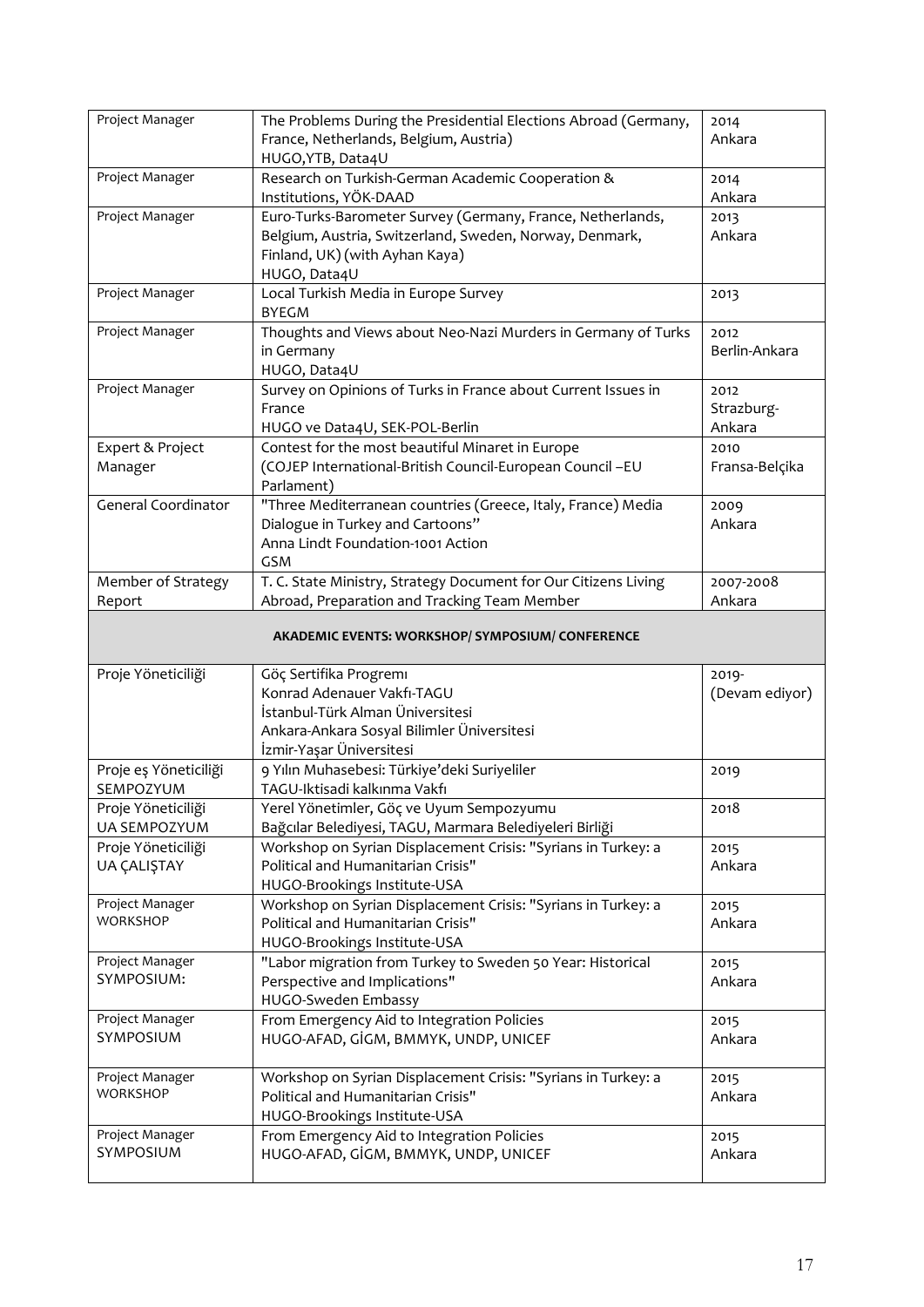| Project Manager<br>SYMPOSIUM:                          | Labor migration from Turkey to Sweden 50 Year: Historical<br>Perspective and Implications"<br>HUGO-Sweden Embassy                                                                                              | 2015<br>Ankara                                |  |
|--------------------------------------------------------|----------------------------------------------------------------------------------------------------------------------------------------------------------------------------------------------------------------|-----------------------------------------------|--|
| Project Manager<br>SYMPOSIUM                           | Turks in Austria 50th Anniversary Symposium<br>HUGO-Austria Embassy-Ankara                                                                                                                                     | 2014<br>Ankara-Viyana                         |  |
| Project Manager<br><b>SYMPOSIUM</b>                    | 50th anniversary of the Agreement on the Recruitment of Turkish<br>Workers between Belgium and Turkey<br>HUGO-Belgian Embassy                                                                                  | 2014<br>Ankara                                |  |
| Project Manager<br>SYMPOSIUM                           | "Migration, Islam and Multiculturalism in Europe"<br>HUGO, Turkish Prediency of Turkey, UNESCO, Oxford Islam<br>Research Center, TNGA                                                                          | 2013<br>Ankara                                |  |
| Project Manager<br>SYMPOSIUM                           | " Immigration: The Truth Abouth Turkey and the World<br>International Symposium" Universitiy of Gaziantep                                                                                                      | 2012<br>Gaziantep                             |  |
| Project Manager<br>SYMPOSIUM                           | Migration: A Reality for Turkey and the World<br>HUGO-IOM                                                                                                                                                      | 2012<br>Ankara                                |  |
| Project Manager<br>SYMPOSIUM                           | "Transnational Migration and Transformation: European Turks"<br>HUGO-IOM-Microsoft                                                                                                                             | 2012<br>Ankara                                |  |
| <b>General Coordinator</b><br><b>WORKSHOP</b>          | Workshop on "Türkiyat":<br>Hacettepe University Turcic Institute, TDK-Turkish Language<br>Association, COJEP International, Council of Europe                                                                  | 2011<br>Strasburg-<br>Fransa                  |  |
| <b>General Coordinator</b><br><b>WORKSHOP</b>          | Workshop on Research Asisstant<br>YÖK-CHE                                                                                                                                                                      | 2011<br>Ankara                                |  |
| <b>General Coordinator</b><br><b>WORKSHOP</b>          | Workshop on Research Asiss<br>YÖK-CHE                                                                                                                                                                          | 2011<br>Ankara                                |  |
| Academic Coordinator<br>SYMPOSIUM                      | Turks in Germany in their 50th Anniversary<br>Hacettepe University<br>T. C. Presidency of Turks Abroad and Related Communities<br>German Ministry of Integration                                               | 2011<br><b>Berlin</b>                         |  |
| <b>General Coordinator</b><br>SYMPOSIUM                | Turks Abroad: Migration and Integration in its 50th Year<br>T. C. Prime Minister R. Tayyip Erdogan's Patronage<br>T. C. State Ministry (Faruk ÇELİK)<br>Hacettepe University Strategic Research Center (HÜSAM) | 2009<br>Ankara                                |  |
| Project Expert<br>SYMPOSIUM                            | IGEP "International Migration and Urban Poverty" Solution of<br>Economic and Social Integration Problems of Istanbul, Izmir,<br>Ankara and Bursa as Important Migrant Cities"                                  | 2009<br>Ankara                                |  |
| <b>General Coordinator</b><br><b>CONFERENCE SERIES</b> | "The Our Shared Europe"<br>British Council Ankara                                                                                                                                                              | 2009-2011<br>Ankara                           |  |
| Project Expert                                         | T. C. Prime Ministry DPT AB Education and Youth Prog.<br>Youth Program Independent Foreign Expertise                                                                                                           | 2007-2010<br>Ankara                           |  |
| Project Manager                                        | TBMM EU Adaptation Commission Project Management                                                                                                                                                               | 2004<br>Ankara                                |  |
| <b>CULTURAL EVENTS</b>                                 |                                                                                                                                                                                                                |                                               |  |
| Project Manager<br><b>CULTURAL EVENT</b>               | Jazz Concerts, III. Kosovo Turkish Jazz Week<br>Hacettepe University-T.C. Embassy of Pristina                                                                                                                  | 2014<br>Kosova                                |  |
| Project Manager<br><b>CULTURAL EVENT</b>               | Hacettepe University in Europe "" Contemporary Turkish Painting<br>from the Hacettepe Collection: 45 Works of the 45th Year"<br>Hacettepe University - Yunus Emre Foundation                                   | 2013<br>Kosovo Pristina                       |  |
| Project Manager<br><b>CULTURAL EVENT</b>               | Hacettepe University in Europe "" Contemporary Turkish Painting<br>from the Hacettepe Collection: 45 Works of the 45th Year"<br>Hacettepe University - Yunus Emre Foundation                                   | 2013<br>Bosnia and<br>Herzegovina<br>Sarajevo |  |
| Project Manager<br><b>CULTURAL EVENT</b>               | Hacettepe University in Europe "" Contemporary Turkish Painting<br>from the Hacettepe Collection: 45 Works of the 45th Year"<br>Hacettepe University - Yunus Emre Foundation                                   | 2012<br>Belgien<br><b>Brussels</b>            |  |